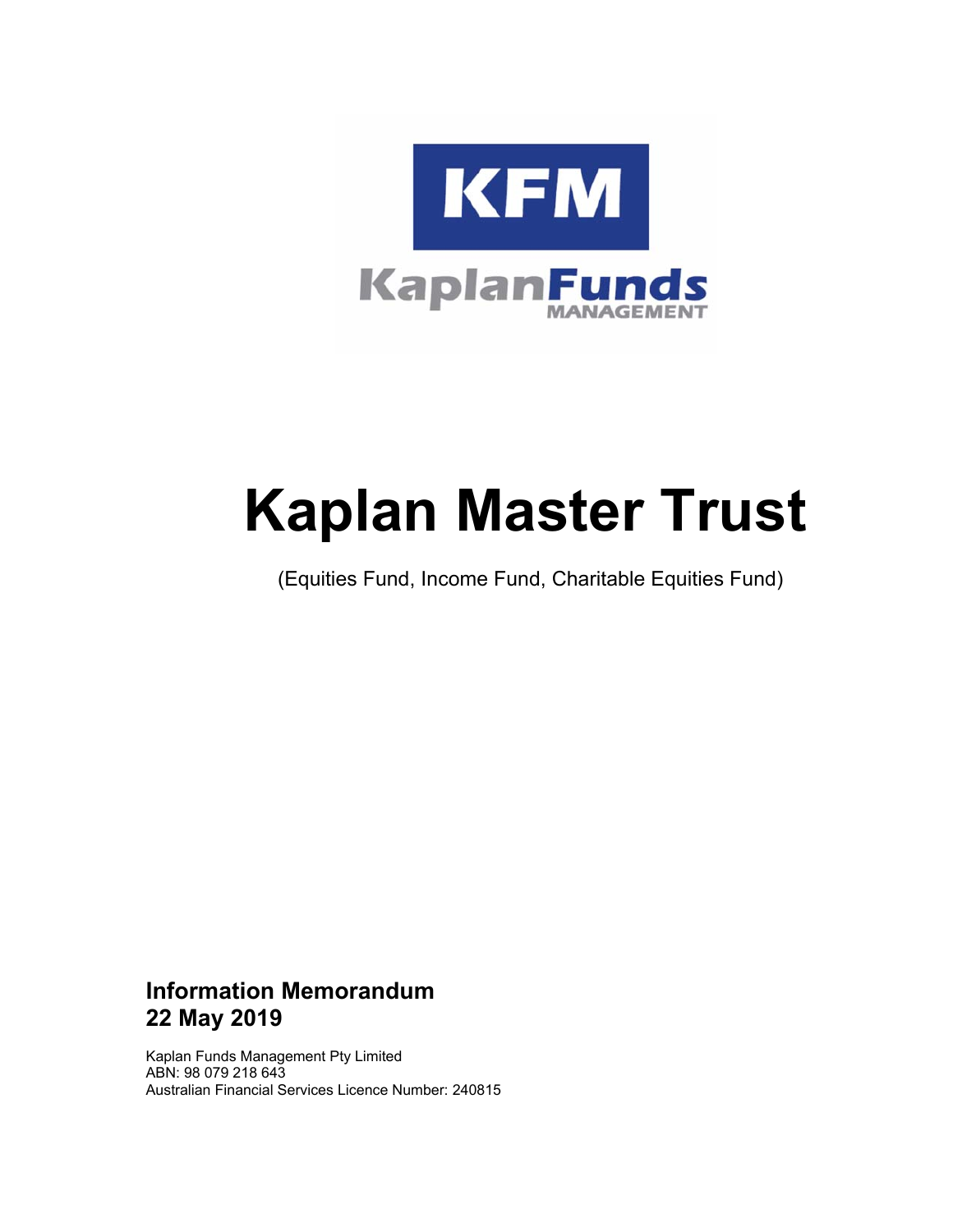### **Directory**

#### **Investment Manager**

Kaplan Funds Management Pty Limited Suite 607, 180 Ocean Street Edgecliff NSW 2027 www.kaplanfunds.com.au

#### **Trustee**

The Trust Company Limited Level 18, 123 Pitt Street Sydney NSW 2000

#### **Custodian and Administrator**

National Australia Bank Limited Level 1, 800 Bourke Street Docklands Vic 3008

#### **Registry**

OneVue Fund Services Pty Limited PO Box 804, Melbourne Vic 3001

#### **Auditor**

PricewaterhouseCoopers Tower 2, 201 Sussex Street Darling Park NSW 1171

#### **Disclaimer**

This Information Memorandum is issued by Kaplan Funds Management Pty Limited ABN 98 079 218 643; AFSL: 240815 (**Kaplan**) on behalf of the Kaplan Master Trust. This offer to subscribe for Units in the Funds is only made to investors who are wholesale clients (as defined in section 761G of the Corporations Act 2001) or which do not otherwise require the provision of a product disclosure statement under Division 2 of Part 7.9 of the Corporations Act.

This Information Memorandum does not constitute a product disclosure statement, prospectus or other disclosure document within the meaning of the Corporations Act. It has not been, and is not required to be, lodged with the Australian Securities and Investments Commission under the Corporations Act 2001.

The Funds are not required to be, and are not, registered as managed investment schemes under the Corporations Act 2001. Accordingly, this Information Memorandum is not required to, and does not include, all of the information that would be required to be included in a product disclosure statement. Nor is an applicant provided with the protections afforded to an investor in a managed investment scheme that has been registered under the Corporations Act.

Furthermore, this Information Memorandum does not purport to provide all of the information the recipient may require in order to evaluate an investment in the Funds. Recipients should make their own enquiries and evaluations they consider appropriate to verify the information contained in the Information Memorandum and to determine the suitability of an investment in the Funds (including regarding their personal investment

### **Contents**

| Section        |                                     | Page |
|----------------|-------------------------------------|------|
| 1.             | <b>Investment Offer Summary</b>     | 2    |
| 2.             | Kaplan Funds Management Pty Limited | 4    |
| 3.             | The Funds                           | 5    |
|                | Investor Information                | 8    |
|                | <b>Risks</b>                        | 8    |
|                | Fees and Expenses                   | 10   |
|                | <b>Additional Information</b>       | 10   |
|                | Legal Definitions and Notices       | 15   |
| 5.             | Applications                        | 18   |
| 6.             | <b>Definitions</b>                  | 20   |
| 7 <sub>1</sub> | Completing the Application Form     | 21   |
| 8.             | <b>Application Form</b>             | 23   |
| 9.             | Accountant's Certificate            | 26   |

objectives, financial situation, and particular needs) and should seek all necessary financial, legal, tax and investment advice.

The repayment of your investment and the performance of the Funds are not guaranteed by any person or organisation, including Kaplan.

The Trustee has appointed National Australia Bank Limited ABN 12 004 044 937 ("NAB or Custodian") as the custodian of the assets of the Kaplan Master Trust. The Custodian's role is limited to holding the assets of the Trust as agent of the Trustee. The Custodian has liability and responsibilities to the Trustee in accordance with the terms of the Custody Agreement and has no supervisory role in relation to the operation of the Fund and is not responsible for protecting your interests. The Custodian has no liability or responsibility to you for any act done or omission made in accordance with the terms of the Custody Agreement. The Custodian makes no statement in this Information Memorandum and has not authorised or caused the issue of it. NAB has given and not withdrawn its consent to be named in this Information Memorandum. The Custodian holds investments of the Trust as bare trustee and such investments are not investments of, NAB or any other member of the NAB group of companies (NAB Group). Neither NAB, nor any other member of NAB Group, guarantees the performance of the investment or the underlying assets of the Trust, or provide a guarantee or assurance in respect of the obligations of the Trustee or its related entities.

The Trustee has given and not withdrawn its written consent to be named as the Trustee in this Information Memorandum. The Trustee has not authorised or caused the issue of this Information Memorandum. Neither the Trustee nor any member of the Trust group of companies makes any representations as to the truth or accuracy of the contents of this Information Memorandum. The Trustee does not make any representation regarding or accepting any responsibility for any statements or omissions in or from any other parts of this Information Memorandum. The Trustee has relied upon the Manager for the accuracy of the content of this Information Memorandum. Neither the Trustee nor any member of the Trust group of companies makes any representations as to and does not guarantee the return of any investment, maintenance of capital, any tax deduction availability or the performance of the Units or Fund. The information contained in this Information Memorandum is not a recommendation by the Trustee that any person acquire Units.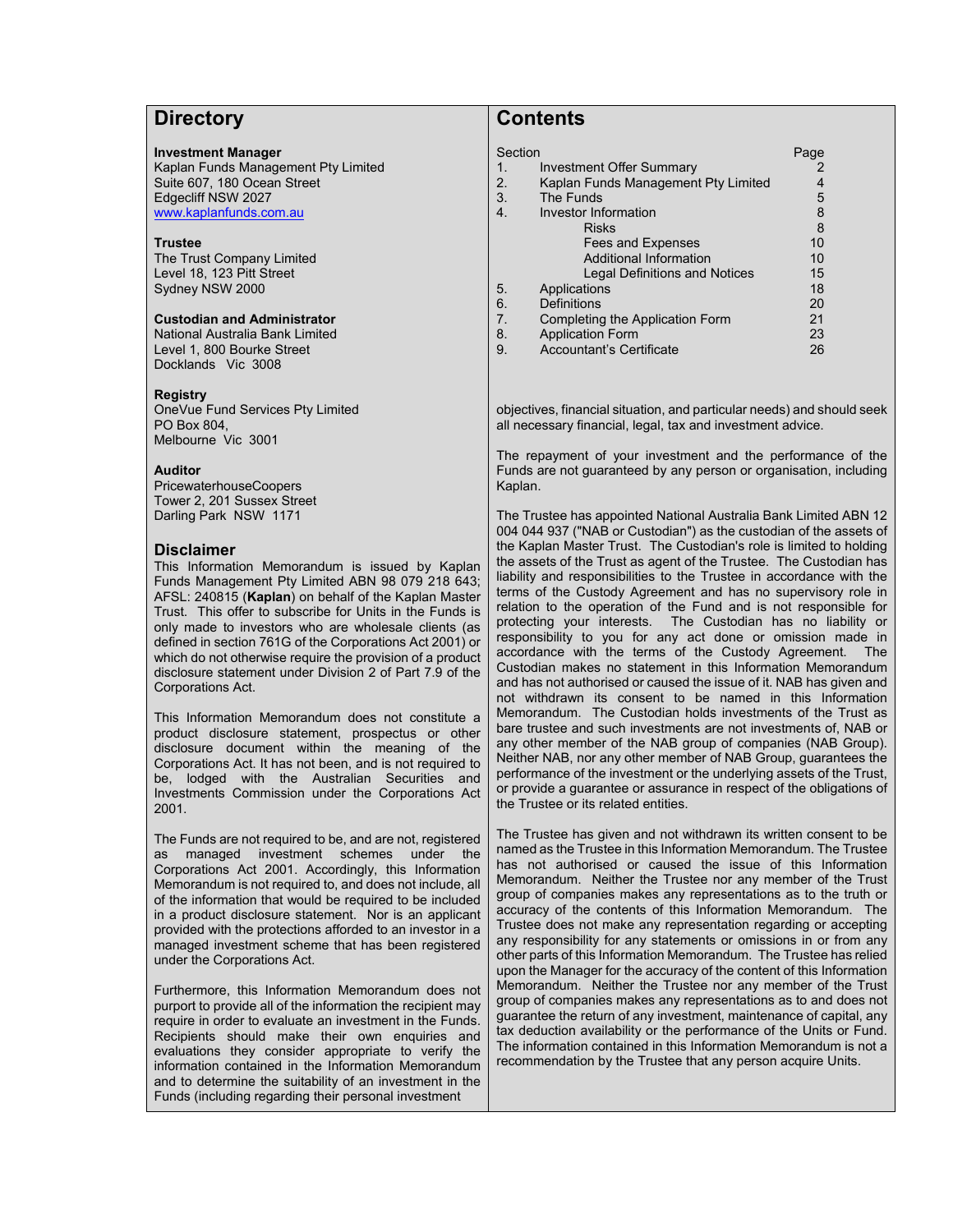# **1 Investment Offer Summary**

The information set out below is a summary only and should be read in conjunction with the information Memorandum in its entirety.

#### **Kaplan Master Trust**

Kaplan is the investment manager of the Kaplan Master Trust comprising the Kaplan Equities Fund, the Kaplan Income Fund and the Kaplan Charitable Equities Fund (**Funds**).

The Trust Company Limited is the trustee of the Kaplan Master Trust.

National Australia Bank is the custodian and administrator of the Kaplan Master Trust.

The Trustee has appointed OneVue to provide registry services to the Kaplan Master Trust.

Further information on Kaplan is provided in Section 2: Kaplan Funds Management Pty Limited.

#### **Investment Approach and Objectives**

Kaplan's investment approach is active, value orientated, risk averse and disciplined.

The objectives of each of the Funds are:

#### *Kaplan Equities Fund*

To outperform the S&P/ASX 200 Accumulation Index through prudent stock selection and a long term approach to investments.

#### *Kaplan Income Fund*

To provide returns in excess of the oneyear swap rate from investing in bonds, preference shares, bank shares, high yielding industrial shares, fixed interest securities and property trusts.

#### *Kaplan Charitable Equities Fund*

To maximise income consistent with modest growth in the real value of assets over time by investing in shares, property trusts and hybrid securities.

#### **Fees**

#### *Management Fee*

Kaplan will receive a management fee of 1% per annum of the value of each Fund calculated and paid at the end of each calendar month.

#### *Performance Fee*

Kaplan will also be entitled to an annual performance fee payable as follows:

- (a) Kaplan Equities Fund 15% of the net performance above the S&P/ASX 200 Accumulation Index;
- (b) Kaplan Income Fund 15% of the net performance above the oneyear swap rate; and
- (c) Kaplan Charitable Equities Fund 15% of the net performance above the S&P/ASX 200 Accumulation Index.

The performance fee in respect of each Fund is calculated and accrued monthly but payable at the end of each financial year. In each case the value of the Fund is calculated after deducting all fees and expenses including the management fee and applicable GST. If a Fund underperforms the relevant performance criteria, no performance fee is payable until the shortfall is recouped.

#### **Minimum Investment Amount**

The minimum investment amount in any one Fund is \$500,000. A minimum investment amount of \$50,000 will apply provided an accountant's certificate is provided with the application.

The minimum subsequent investment amount is \$25,000, except re-investments of income distributions which can be for any amount. There is no application fee payable.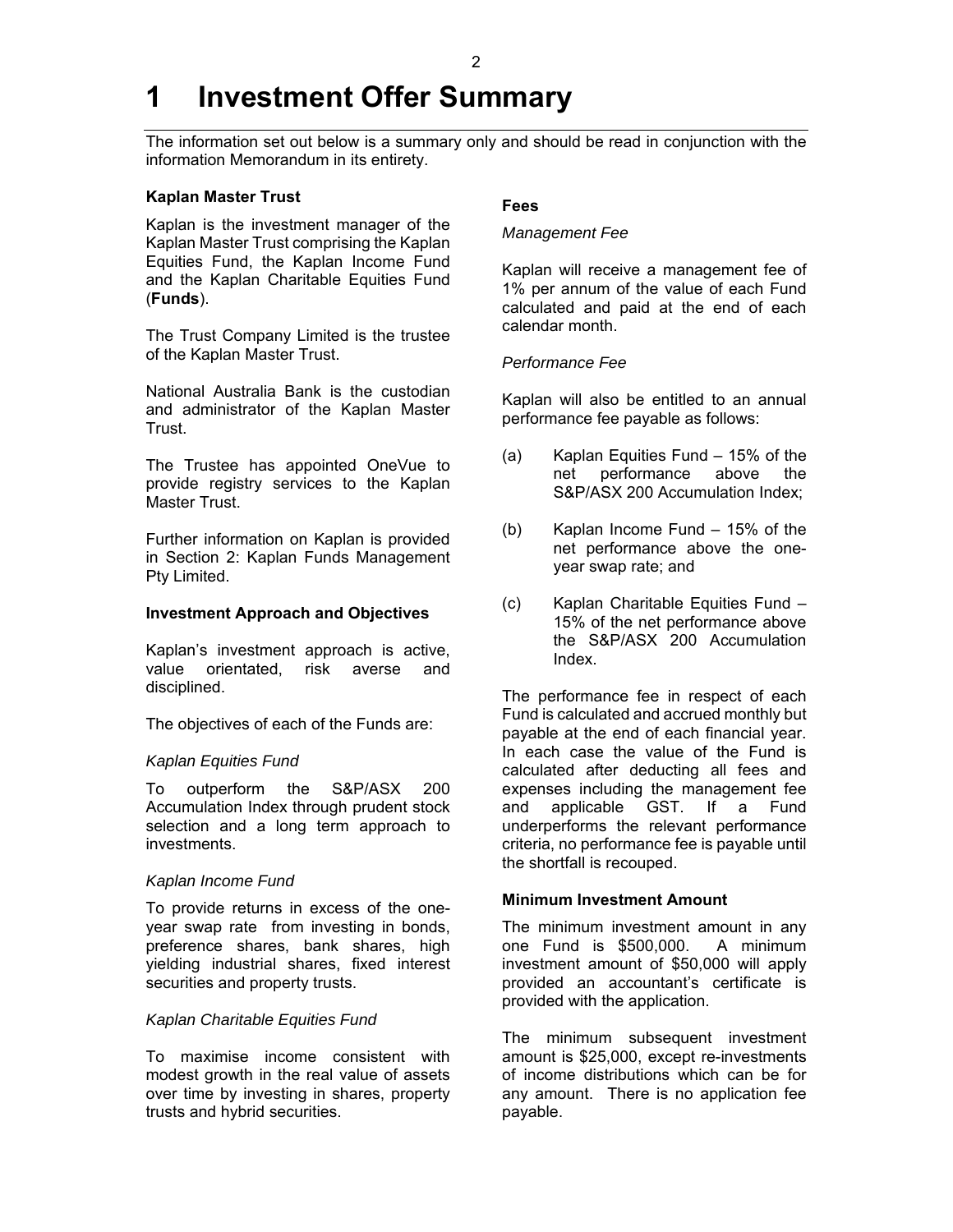Kaplan reserves the right to waive the minimum investment amount for investors who fall within the definition of "wholesale clients" (as defined in section 761G of the Corporations Act 2001). Further information is provided in Section 4: Investor Information, Legal Definitions and Notices, Wholesale Investor Criteria.

#### **Minimum Term**

The Minimum Term of an investment in each Fund is 1 year and redemption is available on 30 days notice, unless Kaplan approves a shorter period.

#### **Switching**

Switching between Funds is permitted provided that the minimum amount that may be switched from one Fund to another is \$50,000. 30 days notice must be given unless Kaplan approves a shorter period. A minimum investment of \$500,000 must be maintained in the relevant Fund (unless an accountant's certificate has been provided, in which case the minimum amount which must be maintained in the relevant Fund is \$50,000).

#### **Transaction Costs**

Transaction costs are added to the Unit price on entry and deducted from the Unit price on exit. These costs include expenses such as brokerage fees plus applicable GST.

Incoming and exiting Unitholders recompense the Funds for transaction costs incurred when buying or selling investments. This ensures that existing Unitholders are not disadvantaged by the Funds bearing these transaction costs. The current allowance for transaction costs is 0.25% of the Unit price.

#### **Distribution Reinvestment Facility**

There is a facility available to reinvest income distributions.

#### **Administrative fees and expenses**

Administrative fees and expenses will be paid out of the Funds including the Trustee's fees, accounting and audit fees and expenses for custodial and registry services plus applicable GST.

National Australia Bank will perform the custodial and administrative services for the Trust.

Kaplan and OneVue will perform the registry services for the Trust.

#### **Taxation and Distributions**

Under current Australian Taxation legislation, the Funds will not be liable for income tax as all income earned by the Funds (including net realised capital gains) will be distributed each financial year.

Distributions may be either reinvested as additional Units in the Funds, paid by cheque or deposited to an account with an acceptable financial institution.

Distributions are semi-annual for the 6 month period to 30 June and 31 December each year.

For more detailed taxation and distribution information see Section 4: Investor Information. Investors should also seek independent taxation advice.

#### **Unit Pricing**

Unit prices for the Equities, Income and Charitable Equities Funds are calculated weekly and monthly.

OneVue and Kaplan will be responsible for the Unit registry of the Funds.

#### **Reporting**

Kaplan will provide quarterly investment reports and holding statements, six monthly distribution and holding statements and an annual tax statement. In addition monthly investment reports are available on request.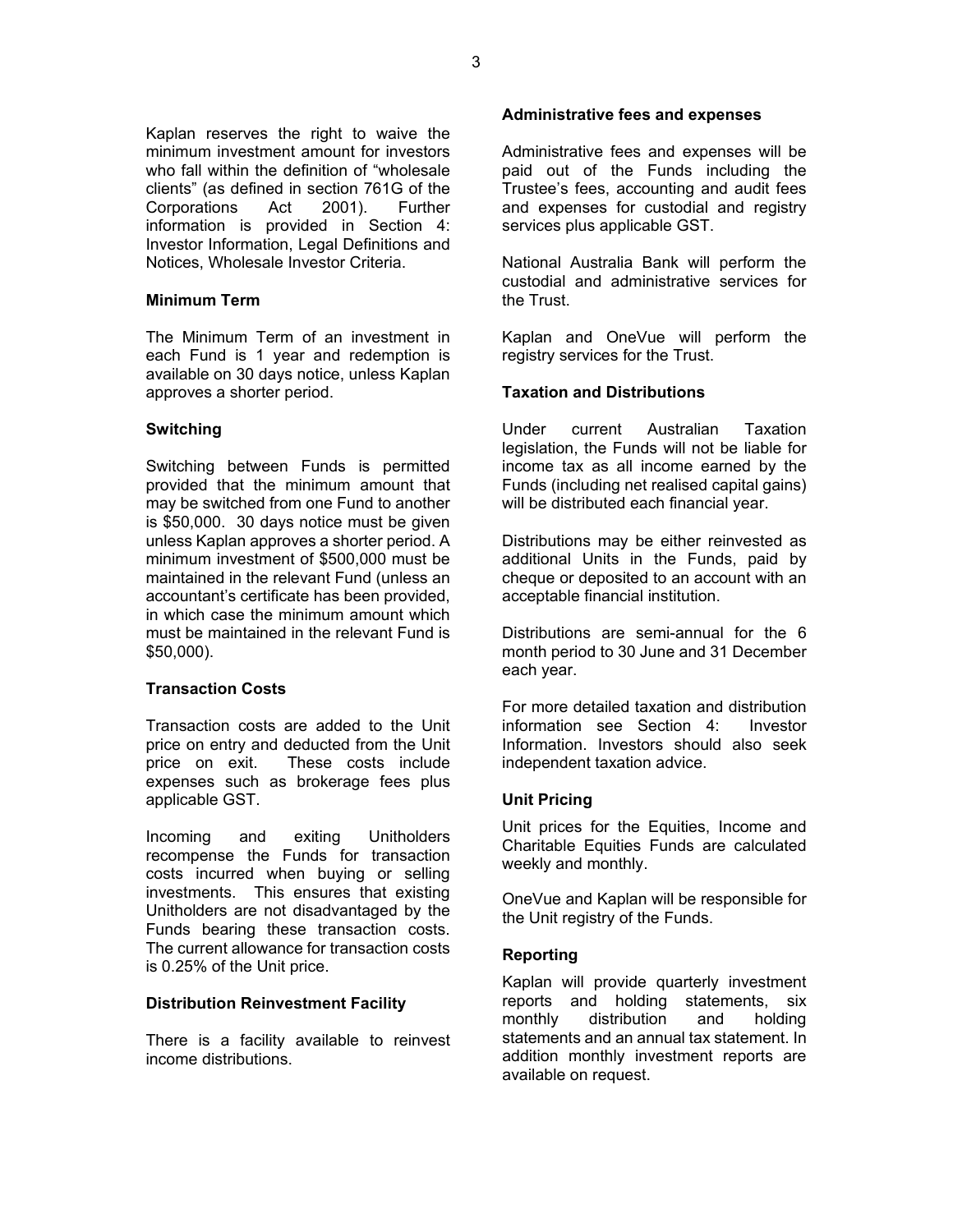# **2 Kaplan Funds Management Pty Limited**

#### **The Manager of the Kaplan Master Trust**

Kaplan was formed in 1998 to provide funds management services and is wholly owned by Kaplan Partners Pty Limited.

Kaplan, an AFSL holder, offers a comprehensive investment management service for private investors, corporates and superannuation funds. Funds under management inclusive of the Kaplan Master Trust are currently in excess of \$1.3 billion under management.

#### **Management Team**

#### **Sam Kaplan**

Sam Kaplan, the Managing Director of Kaplan has over 30 years experience in the funds management industry and investment markets and a proven track record over a number of market cycles.

He successfully managed funds in his position as Investment Manager for the NRMA Group for over 15 years and has managed smaller funds for high net worth individuals and proprietary funds for Jamison Equity Limited and Patrick Corporation Limited.

Sam was integral in the establishment of the listed Qube Logistics previously known as KFM Diversified Infrastructure & Logistics Fund. Kaplan Funds Management was the investment manager of the fund until corporatisation in August 2011. Sam is the Deputy Chairman of Qube Logistics.

He has achieved above-average returns for investors over a number of market cycles through patient investing and by focusing on value opportunities and a disciplined approach to risk.

#### Douglas Hew

Doug Hew is an investment manager at Kaplan and has over 25 years experience in the funds management industry.

Previously, he was a director of Hopkins Partners Funds Management Limited and a senior fund manager at Potter Warburg Asset Management Limited and Hambros Australia Limited.

#### **Investment Approach**

Kaplan aspires to create wealth over time for investors through the application of an active and disciplined approach to the management of assets.

Kaplan believes that wealth is accumulated through investing in productive businesses and sound property.

An important aspect of Kaplan's asset selection is value orientation through careful quantitative and qualitative research. Investment disciplines concern the monitoring and controlling of various investment risks.

The key aspect to risk control is "not to put all of one's eggs in the same basket".

It should however be stressed that notwithstanding the excellent track record of Kaplan, all investments are subject to market and specific risks, and past performance is no guarantee of future performance.

Neither the Trustee, Custodian, Administrator, Registry, Kaplan, Kaplan Partners nor any other person guarantees or underwrites the performance of the Funds or the Kaplan Master Trust, the repayment of capital, any particular rate of return or the value of units.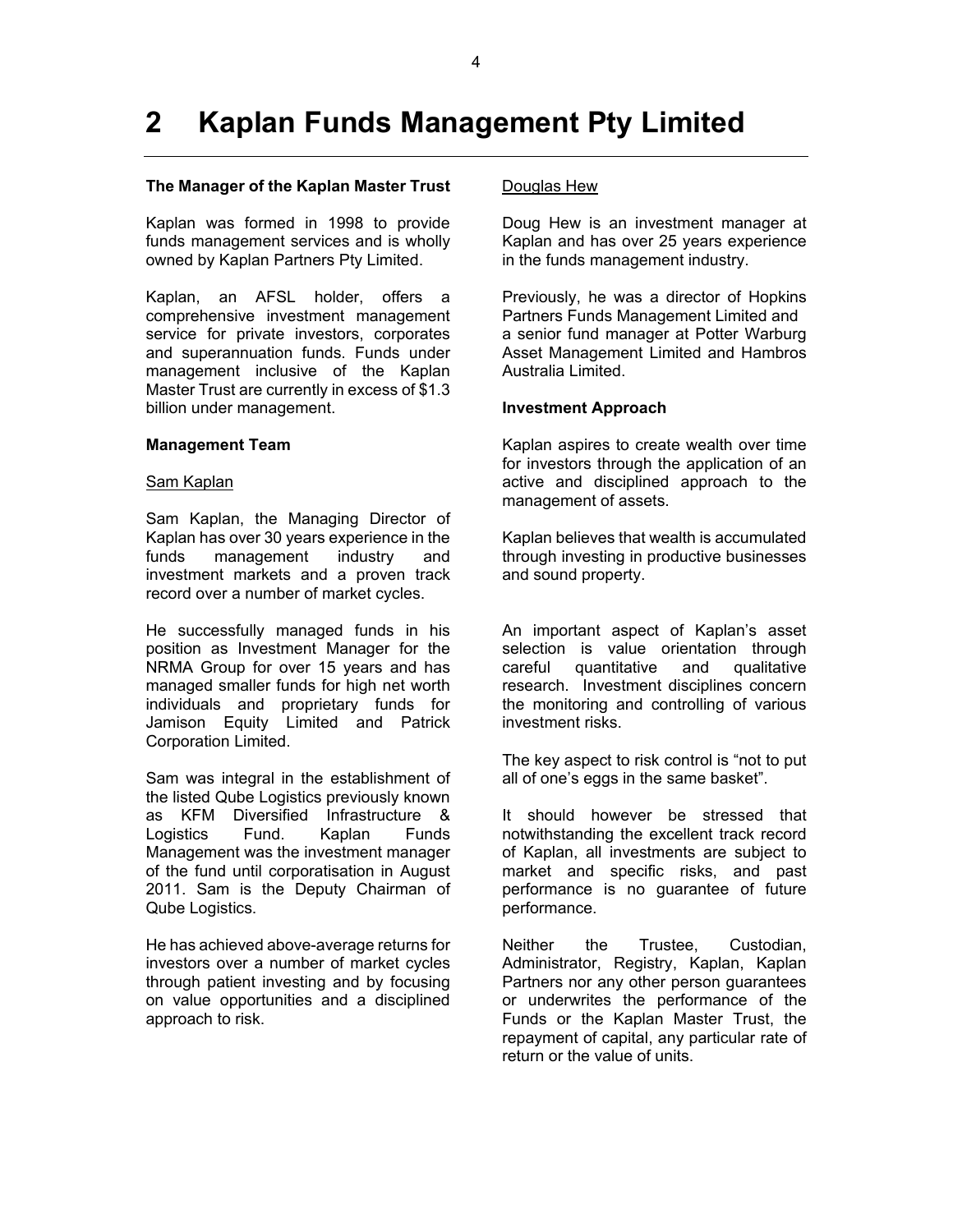## **3 The Funds**

#### **Kaplan Equities Fund**

The Equities Fund has been designed to provide easy access to the benefits of investment in the Australian and New Zealand markets through a diversified portfolio of securities.

These benefits include participation in Australia's economic growth and the favourable taxation treatment of sharemarket investments compared to many other forms of investment.

The key objective is to achieve long term returns that are greater than the S&P/ASX 200 Accumulation Index but with less risk than the sharemarket Index measured in terms of volatility

To achieve such returns, it is crucial to research, investigate and understand all prospective investments thoroughly.

Kaplan will try to limit risk by closely examining an entity's underlying assets, gearing, management, competitive position and markets for its products.

Investment in shares or units may include convertible notes, converting preference shares, preference shares, property trusts and unsecured notes.

The Fund may also underwrite or subunderwrite issues of securities.

Investment will only be in marketable securities.

The Fund may use financial derivatives such as futures contracts and options, but only as an alternative to direct purchases or sales of assets and hedging of risk, and enhancement of returns and not for speculative purposes.

In order to give the portfolio adequate spread, no more than 15% of the portfolio at market value, at the time of purchase, will be invested in any one security.

Kaplan will be entitled to a performance fee of 15% of the performance of the Fund over an annual period (net of all expenses) above the S&P/ASX 200 Accumulation Index plus applicable GST, calculated and accrued monthly but payable annually at the end of each financial year.

If Kaplan underperforms the S&P/ASX 200 Accumulation Index, no performance fee is payable until the Kaplan Equities Fund recoups the shortfall.

#### **Kaplan Income Fund**

The objective of the Kaplan Income Fund is to enhance money market returns over the long term by investing in high yielding securities such as preference shares, property trusts, high yielding ordinary shares particularly bank shares, and listed unsecured fixed interest investments.

The Kaplan Income Fund may also underwrite or sub-underwrite issues of securities.

The advantage of franking benefits will be an important criterion for the portfolio.

No one investment is to exceed 15% of the portfolio at market value at the time of purchase.

Buy and write strategies in option markets will be allowed. Hedged positions to cover interest rate and equity market risks may be undertaken.

Kaplan will be entitled to a performance fee of 15% of the performance of the Fund over an annual period (net of all fees and expenses) above the 1-year swap rate, plus applicable GST, calculated and accrued monthly but payable annually at the end of each financial year.

If the Kaplan Income Fund underperforms the 1 year swap rate, no performance fee would be payable to the Manager until the Kaplan Income Fund recoups the shortfall.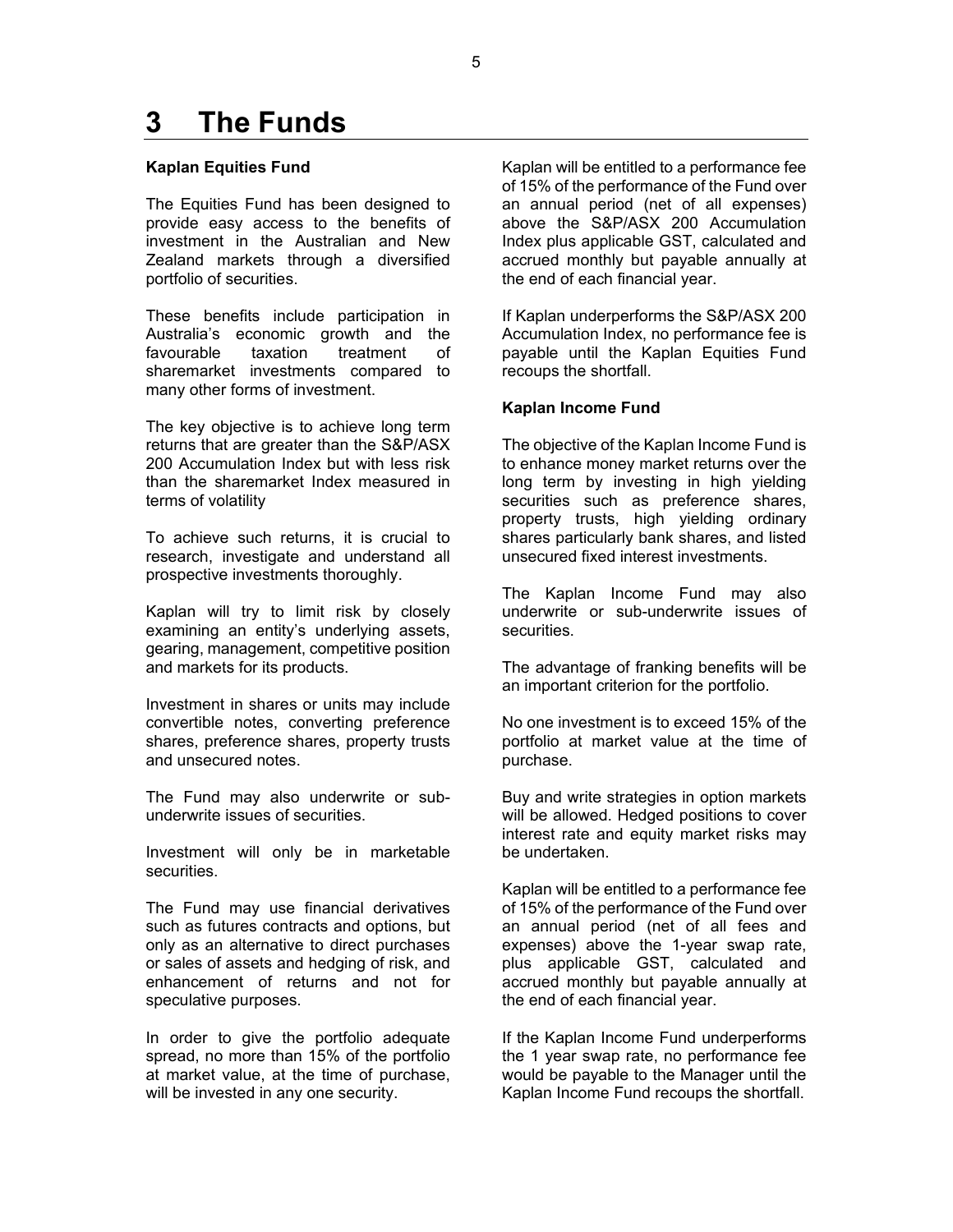#### **Kaplan Charitable Equities Funds**

The objective of the Kaplan Charitable Equities Fund is to maximise income consistent with modest growth in the real value of its assets over time.

The Kaplan Charitable Equities Fund's investments comprise listed and marketable securities on the Australian and New Zealand stock exchanges and may include convertible notes, converting preference shares, preference shares and unsecured notes. Specific restrictions on investment are incorporated in the investment policy of the Kaplan Charitable Equities Fund and are set out below:

- (a) Companies that have mining as their principal object are authorised investments other than companies that have as the sole or predominant object, the exploration for, mining, refining and marketing of gold, diamonds or other precious metals or stones.
- (b) The Kaplan Charitable Equities Fund may grant or purchase options traded on the Australian Stock Exchange provided that the portion of the funds so invested must not at any time exceed 10% of the total value of the Fund.
- (c) Lending of script forming part of the assets of the Kaplan Charitable Equities Fund is authorised. This is subject to such loans being secured by the guarantee of an Australian bank licensed under the Banking Act and the proportion of the funds lent not, at any time, exceeding 15% of the total value of the Kaplan Charitable Equities Fund.

Kaplan has adopted certain exposure limits to best meet the objectives of the Fund. The current policy is to limit the maximum exposure to property trusts to 30% and limit maximum exposure to hybrid securities that are primarily fixed or

floating rate interest securities to 20% of the Fund's portfolio.

The Kaplan Charitable Equities Fund may also underwrite or sub-underwrite issues of securities.

The Kaplan Charitable Equities Fund may use financial derivatives such as futures contracts and options, but only as an alternative to direct purchases or sales of assets and hedging of risk, and enhancement of returns and not for speculative purposes.

For the purpose of diversification, investments are spread over at least 30 companies and no more than 15% of the Kaplan Charitable Equities Fund's assets will be invested in any one company or entity.

Kaplan will be entitled to a performance fee of 15% of the performance of the Fund over an annual period (net of all expenses) above the S&P/ASX200 Accumulation Index, plus applicable GST, calculated and accrued monthly but payable annually at the end of each financial year.

If the Kaplan Charitable Equities Fund underperforms the S&P/ASX 200 Accumulation Index, no performance fee would be payable until the Kaplan Charitable Equities Fund recoups the shortfall.

#### **Additional Information**

#### *No Borrowings*

While the Trustee has the power to borrow in respect of the Funds, Kaplan does not intend to request the Trustee to make any borrowings in the Funds. However, the Funds may invest in securities that impose financial obligations on the holder, such as partly paid shares and instalment receipts.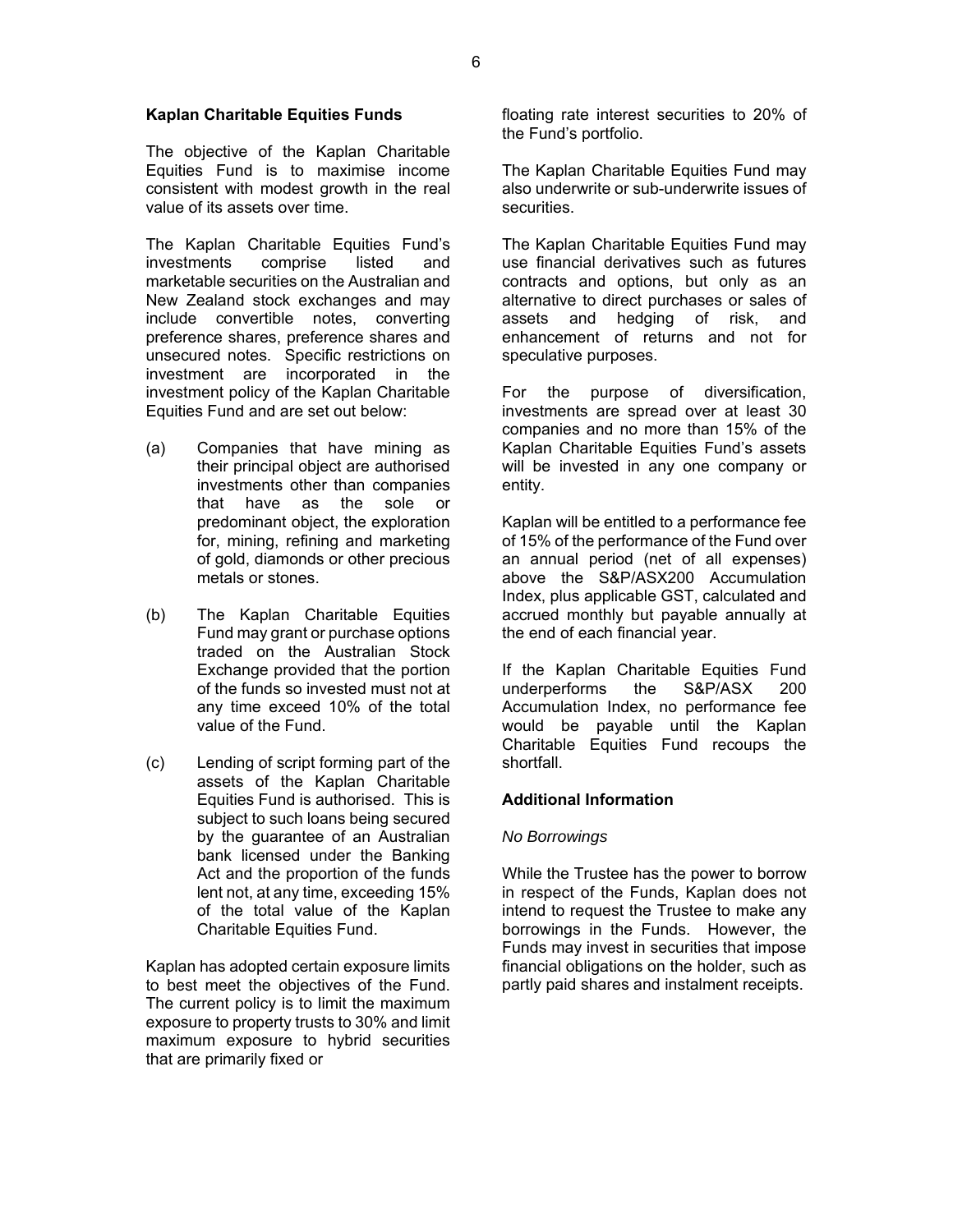#### *Tax Adjustments*

Appropriate tax adjustments are to be imputed when calculating the performance fee in respect of the Kaplan Income Fund. For example, from 30 June 2001, franked dividends will be adjusted by a factor of approximately 1.43 based on a company tax rate of 30% and there will be an adjustment for permanent and timing tax differences for property trusts

No tax adjustment will be made when calculating the performance fee for the Kaplan Equities Fund and Charitable Equities Fund.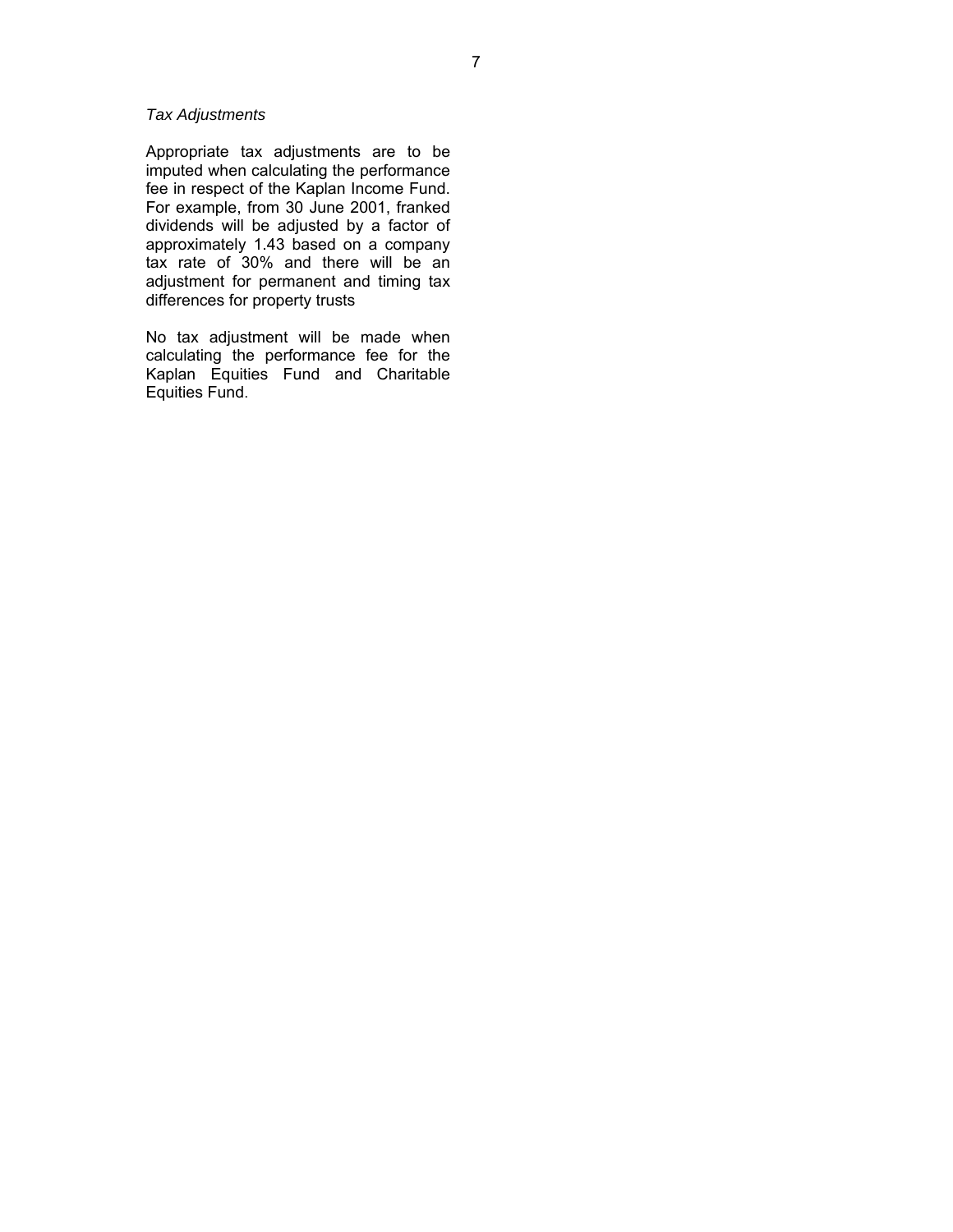# **4 Investor Information**

### **Risks**

An investment in the Funds entails a number of risks. There can be no assurance that the investment objectives of the Funds will be achieved and results may vary substantially over time. The Funds are only suitable for a sophisticated or professional investor for whom an investment in the Funds does not represent a complete investment program and who fully understands the risks of an investment in the Funds.

Before applying for Units in the Funds you should consider whether the Units are suitable with regard to your own investment objectives and financial circumstances.

The principal risks for Unitholders in the Funds include the following:

#### Investment Risk

In general, there are several types of risk that may affect an investment, including a decline in the value (the initial capital value may decrease especially if you are investing for the short term), the amount you receive as income may vary over time or the value of your investment may not keep pace with inflation.

Every investment is influenced by many factors, which may affect both its value and the income it produces. Broadly speaking, factors such as interest rate movements, exchange rate movements, government policies, political unrest, natural disasters and the state of the economy can have a significant impact on financial and investment markets.

Share returns can vary significantly over the short and medium term. As a general rule, the longer an investment is held the lower the overall volatility and risk and the greater the returns. This is because fluctuations tend to even out over time.

#### Diversification Risk

Although the Funds' portfolio is based on the ASX listed companies, the spread of investments held by the Funds will not match any benchmark index (such as the S&P/ASX 200 Index) which means its performance may be higher or lower than returns from index based Funds.

#### Dependence on the Investment Manager

The success of the Funds depends upon the ability of Kaplan, as the Investment Manager, to develop and implement investment strategies that achieve each of the Funds' investment objectives. Subjective decisions made by Kaplan may cause the Funds to incur losses or to miss profit opportunities on which it would have otherwise have capitalised.

#### Australian Financial Services Licence (AFSL)

The ability of Kaplan to continue its operations is dependent on the maintenance of its AFSL. Maintenance of the AFSL depends, among other things, on it continuing to comply with the ASIC imposed licence conditions and the Corporations Act.

#### Limited Liquidity

An investment in the Funds provides limited liquidity since the interests are not immediately transferable. Investors may redeem their Units only after the first anniversary of investment and thereafter on up to 30 days notice, unless Kaplan approves a shorter period. An investment in the Funds is suitable only for certain sophisticated investors.

A withdrawing Unitholder may, on request but at the sole and absolute discretion of Kaplan, receive securities owned by the Funds in lieu of cash. The risk of loss and delay in liquidating these securities will be borne by the Unitholder, with the result that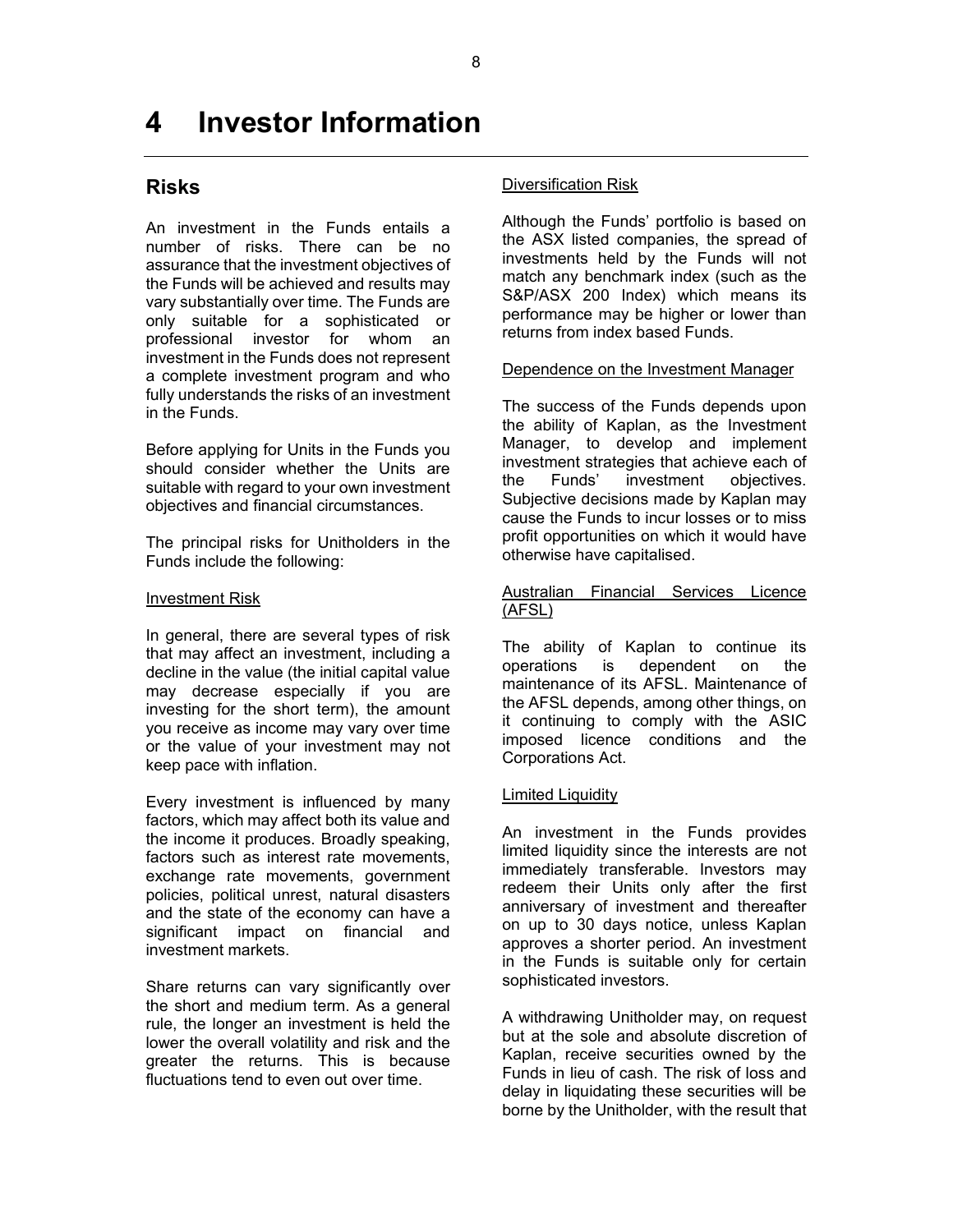such Unitholder may receive less cash than it would have received on the date of withdrawal

#### Hedging Transactions

The Funds may utilise a variety of financial instruments, such as derivatives, options futures and forward contracts, both for investment and for risk management purposes.

 These risks include the inability to complete option contracts caused by an illiquid secondary market and an imperfect correlation between the price movements of the options with price movements of the underlying security. Furthermore, purchasing or selling of an unhedged option or warrant runs the risk of causing significant losses to the Funds in a relatively short period of time. Kaplan has, however, an internal control framework governing the use of derivatives which are subject to regular review.

#### No Guarantee

Kaplan provides no guarantee that the Funds will be able to distribute income to Unitholders. Distributions depend on the

extent to which income is derived by the Funds from the performance of the underlying securities in the investment portfolio.

#### Key Personnel

Kaplan's ability to manage the investment portfolio is dependent on its key personnel who it has employed or contracted with for services. The loss of one or more of these key personnel could have an adverse impact on its operations in managing the investment portfolio of the Funds.

**This list is not exhaustive and potential investors should read this Information Memorandum in full and, if they require further information on material risks, seek professional advice.** 

**The Funds' investment process should be evaluated on the basis that there can be no assurance that Kaplan's assessment of the short term or long term prospects of investments will prove accurate or that the Funds will achieve its investment objectives.**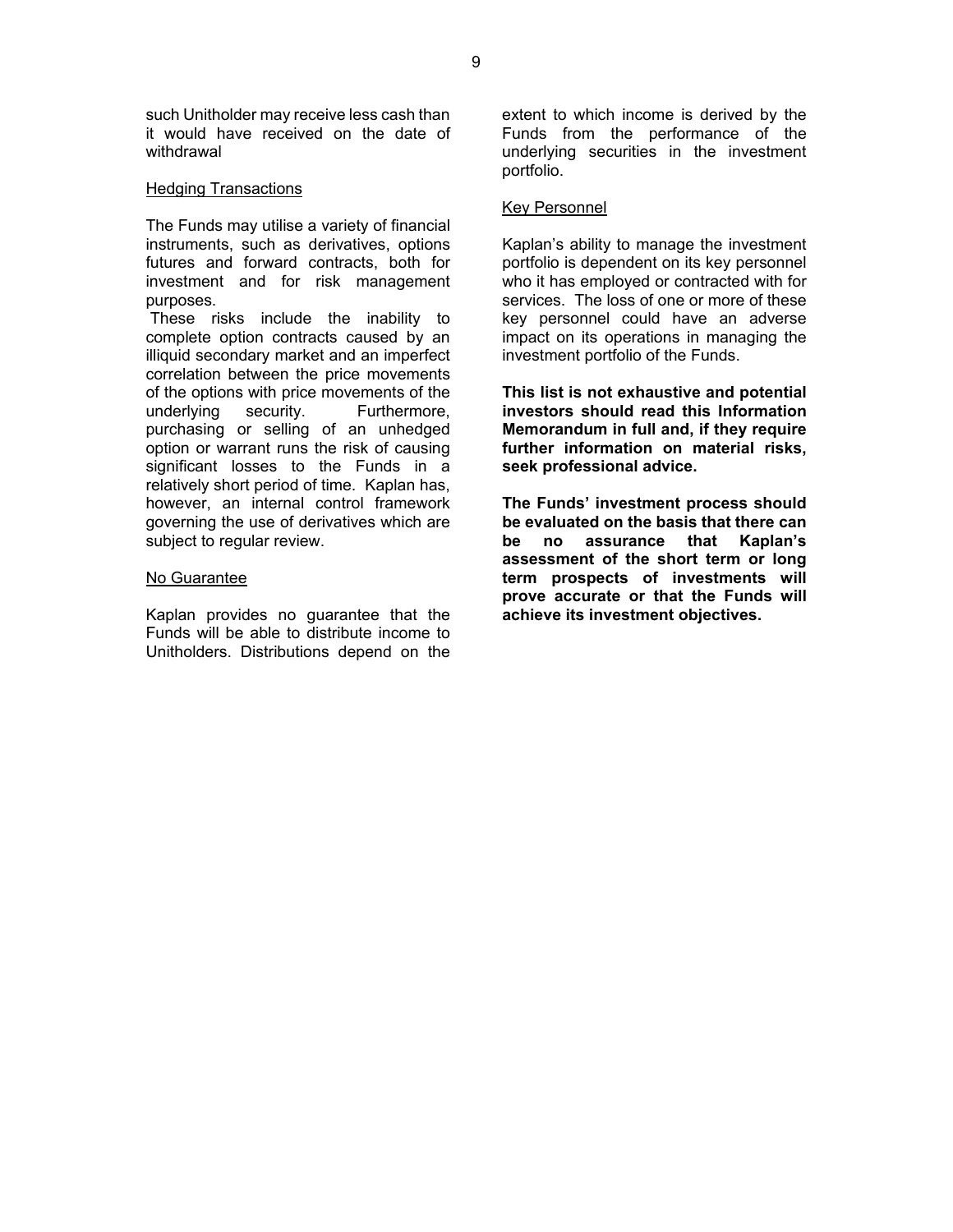### **Fees and Expenses**

#### Management Fee

Kaplan is entitled to a management fee of 1.0% pa of the value of each Fund. The management fee is calculated and paid monthly.

This is a base fee for Kaplan's investment management services.

#### Performance Fee

Kaplan will be entitled to receive an annual performance fee calculated and accrued monthly but payable annually as follows:

- (a) Kaplan Equities Fund 15% of the performance (net of fees and all expenses) over an annual period above the S&P/ASX 200 Accumulation Index;
- (b) Kaplan Income Fund 15% of the performance (net of fees and all expenses) over an annual period above the 1 year swap rate; and
- (c) Kaplan Charitable Equities Fund 15% of the performance (net of fees and all expenses) over an annual period above the S&P/ASX 200 Accumulation Index.

#### Trustee's Fees

The Trustee is entitled to (pursuant to the Kaplan Master Trust Deed) out of each Fund, a monthly fee of no greater than 0.05% pa of the value of each Fund on the last business day of each month subject to a minimum annual fee of \$60,000.

#### Expenses

Kaplan and the Trustee are entitled, pursuant to the Kaplan Master Trust Deed, to be reimbursed for all reasonable business expenses incurred in respect of the Funds, such as brokerage, administration of the Funds, government taxes and duties, audit fees, bank charges and account transaction fees.

### **Additional Information**

#### **Distributions**

Kaplan will distribute income (if any) in proportion to each Unitholding. It is anticipated that Kaplan will make an interim distribution for the period of 6 months ending on 31 December each year and a final distribution at the end of each financial year.

Distributions may either be reinvested as additional Units in the Funds, or paid to the Unitholder. Unitholders may elect either on the application form or by notifying Kaplan within 5 Business Days prior to the end of a distribution period to reinvest all or a portion of the distribution in additional Units. Prices at which Units will be issued will be adjusted for distributions.

Cash distributions will normally be paid within 1 month of the end of the distribution period.

Unitholders who elect to reinvest their distribution will have their reinvestment effected on the next day following the end of the relevant distribution period.

The reinvested Units will be issued at the application price on the first Business Day of the next distribution period. Your distributions are calculated on the basis of your per Unit share of distributable income and realised capital gains of the Funds for the entire distribution period and not just for the period your investment is held.

If Kaplan does not receive Unitholder instructions to pay the Unitholder distributions, distributions will automatically be reinvested as additional Units.

Unit prices fall after the end of the distribution period to reflect the distribution entitlements. If you invest just before the end of a distribution period, you may find that you receive an immediate return of some of your investment capital as income and this may, depending on your circumstances, give rise to a tax liability. Therefore, you should carefully consider the timing of your investment in this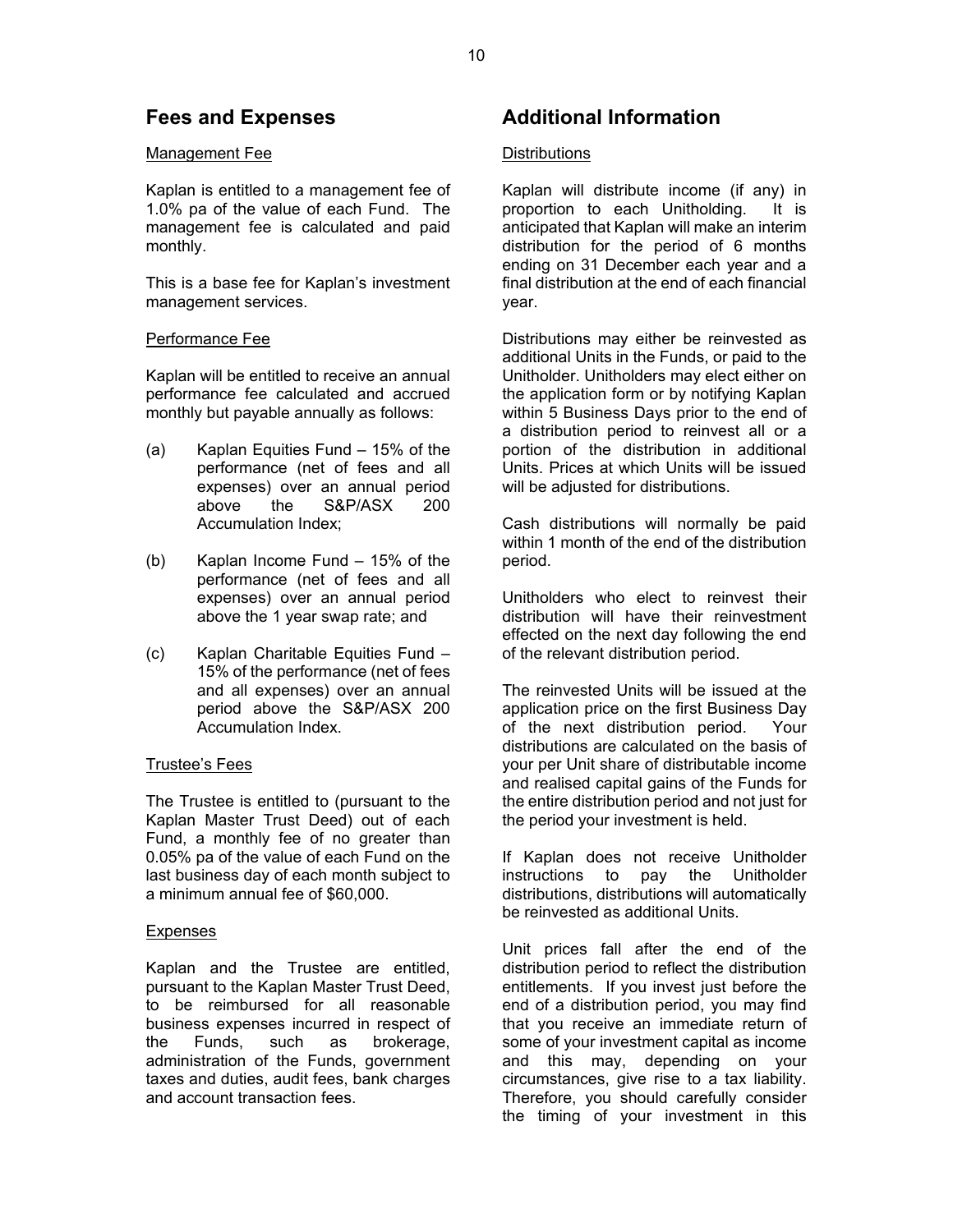product. Similarly, if you withdraw your investment before the last day of the distribution period, you will receive your share of any accrued income as capital. We recommend you speak with a financial adviser or tax adviser to determine your own situation.

A distribution statement will be despatched to all Unitholders detailing the taxable income (unfranked dividends, franked dividends, interest and sundry income), capital gains and available credits, as soon as possible after the financial year end. It is anticipated that the statement will be available by October of each year.

Unitholders who redeem Units before the end of a financial year and participated in the interim distribution will receive a distribution statement at the end of the financial year.

#### **Redemptions**

Units will be redeemable at the option of the Unitholder. Unless Kaplan otherwise agrees, a Unitholder may not request the redemption of any Units until 1 year after the date on which the investor first becomes a Unitholder.

Unitholders should send a completed redemption request in the form available from the Kaplan Administrator. Units may be redeemed upon 30 days notice of a receipt of the redemption request form by the Administrator or such shorter period as Kaplan in its absolute discretion, decides. The price at which Units will be redeemed will be calculated as at the Valuation Date immediately prior to expiry of the 30 day notice period (or shorter period approved by Kaplan).

Redemption requests may be sent by facsimile, but redemption proceeds will not be remitted until the Funds Administrator has received the original of the redemption request. A redemption request, once given, is irrevocable.

On request by a Unitholder, Kaplan may at its sole and absolute discretion satisfy a redemption request by transferring securities to that Unitholder in lieu of cash.

#### Minimum Redemption Amount

A minimum withdrawal of \$50,000 applies for each Fund, subject to the minimum investment amount being maintained.

#### Switching

The minimum amount that may be switched from one Fund to another is \$50,000, subject to 30 days notice and a minimum of \$500,000 investment being maintained (unless an Accountant's Certificate has been provided in which case the minimum amount which must be maintained in the Fund, is \$50,000).

#### Valuation

National Australia Bank is responsible for the administration of the Funds. In this capacity, they will be responsible for all calculations relating to the Funds.

The Funds' assets will be valued with reference to the following guidelines:

- securities traded on a stock exchange will be valued at the most recent price prior to valuation;
- new issues will be valued at cost prior to listing. Delisted securities will be revalued after consultation between Kaplan and its brokers;
- unlisted securities will be valued after consultation between Kaplan and the Prime Broker; and
- synthetic instruments such as warrants, options and futures that are traded on an exchange are also valued at the last sale price. Over-thecounter instruments such as swaps, forwards and unlisted options will be valued after consultation between Kaplan and its brokers.

The Funds' Net Asset Value will incorporate: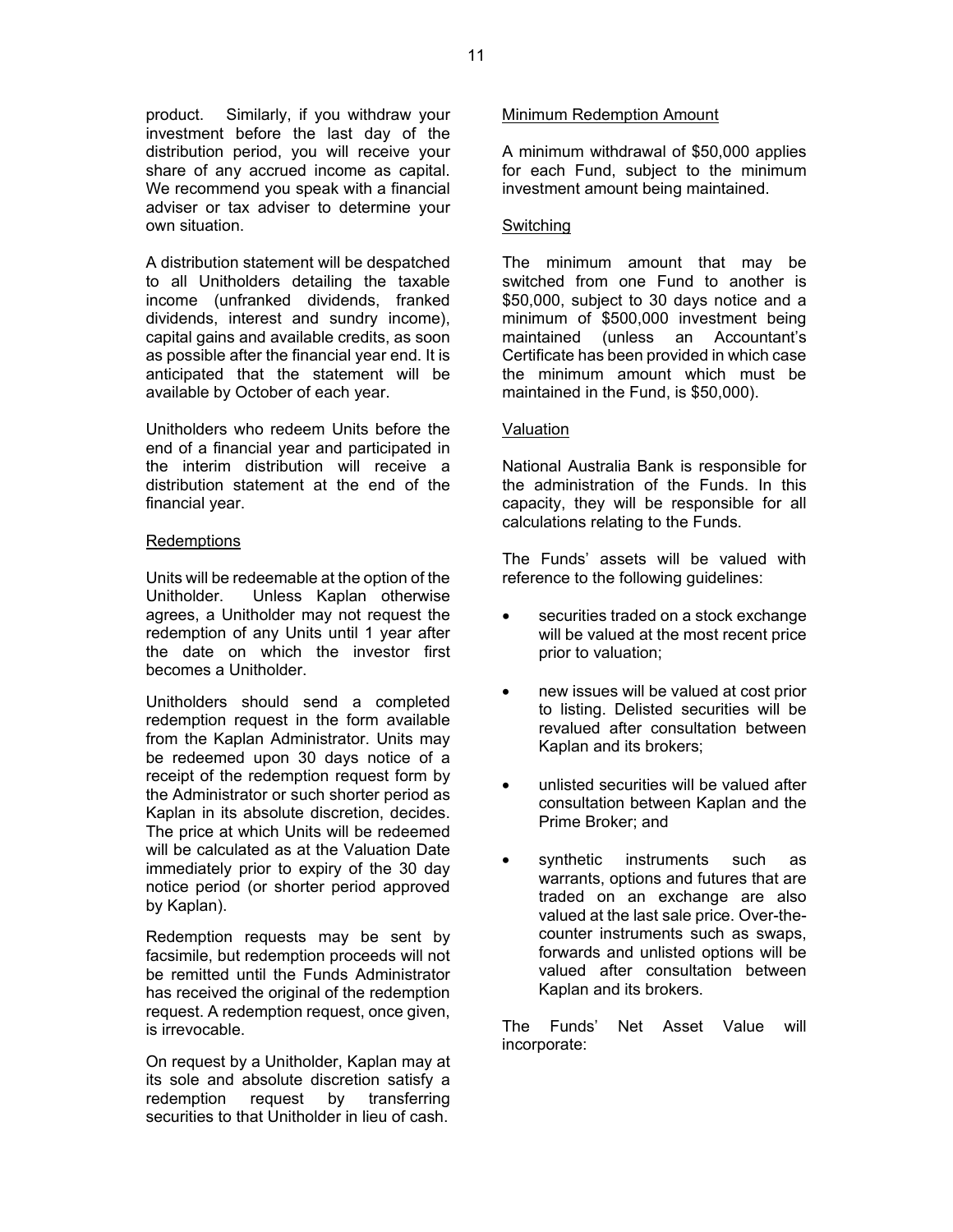- accrued income that is earned but not received, such as dividends and interest; and
- accrued expenses and liabilities such as management fees (including performance fees) and business expenses.

Kaplan may at its discretion adopt some other prudent method of valuation where it results in a fairer reflection of true value.

#### **Reporting**

Kaplan will provide Unitholders with the following information:

- a Unitholding statement will be issued to confirm any changes in an investor's Unitholding within 12 Business Days of that change;
- annual audited statements of the Funds 'following the end of the financial year;
- annual distribution and tax statements; and
- a quarterly letter detailing the performance of the Funds together with update of the current investment climate.

Kaplan welcomes queries regarding your investment at any time. Please call Kaplan Funds Management on (02) 8917 0300 during business hours.

#### Privacy

The privacy of your personal information is important to us. When you apply to invest in the Funds, you acknowledge that you are required to provide Kaplan with certain personal information to facilitate the assessment of your application and to carry out the appropriate administration.

Kaplan may be required to disclose this information to third parties who carry out functions on behalf of Kaplan, including but not limited to, administration and audit functions on a confidential basis and to third parties if the disclosure is required by law.

Under the Privacy Act 1988 (as amended), applicants may request access to their personal information held by or on behalf of Kaplan.

If you have concerns about the completeness or accuracy of the information we have about you or would like to request access or amendment to your information, contact the Trustee or Kaplan.

#### Anti Money Laundering & Counter Terrorism Financing

The Anti-Money Laundering and Counter-Terrorism Financing Act 2006 (Cth) (the AML/CTF Act) and the AML/CTF Rules issued under the AML/CTF Act, may require the Trustee to collect from prospective investors certain customers identification information and to verify that information before Units are issued to an investor. The Trustee may decline to accept an Application from, or decline to allocate Units to, an investor until it has satisfactorily concluded an identification procedure in relation to the investor that complies with the AML/CTF Act and the AML/CTF Rules.

From time to time we may require additional information about you to help us comply with the requirements of the AML/CTF Act and AML/CTF Rules.

You must not request or authorise a transaction that may be in breach of Australian law. Where we are legally obliged to do so, the Trustee may disclose information about your account to regulatory and/or law enforcement agencies.

#### Tax Considerations for Investors

The following summary is for Australian tax residents investing in the Funds. The tax laws are subject to continual change and the tax consequences of investing in the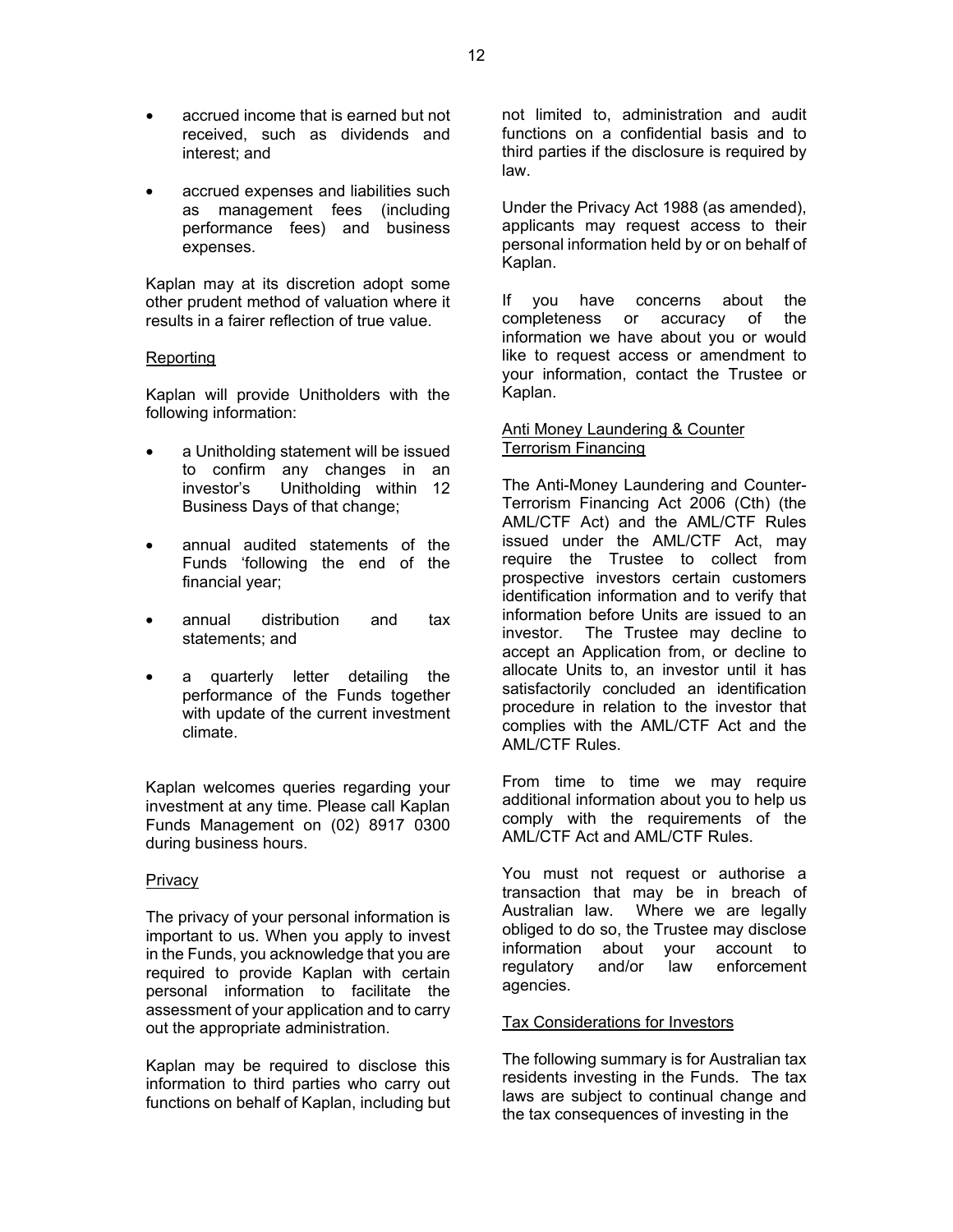Funds differ between Unitholders. The following is neither exhaustive nor definitive and all investors should satisfy themselves as to their possible tax consequences, by consulting their own professional tax advisers.

#### • Attribution Managed Investment Trust (AMIT) regime

On 5 May 2016, the Tax Laws Amendment (New Tax System for Managed Investment Trusts) Act 2016 received Royal Assent, introducing into taxation law the new Attribution Managed Investment Trust (AMIT) regime. An AMIT, in broad terms, is a MIT whose unitholders have clearly defined interests in relation to the income and capital of the trust and the responsible entity has made an irrevocable election to apply the regime.

The regime can apply to a trust from 1 July 2016, and had an optional early start date of 1 July 2015.

The AMIT rules contain a number of provisions that will impact on the taxation treatment of the Equities Fund. The key features of the new tax system will include: an attribution model for determining member tax liabilities, which allows amounts to retain their tax character as they flow through a MIT to its unitholders; the ability to carry forward understatements and overstatements of taxable income, instead of reissuing investor statements; deemed fixed trust treatment under the income tax law; upwards cost base adjustments to units to address double taxation; and legislative certainty about the treatment of tax deferred distributions.

The Trustee will monitor the impact of the AMIT rules on the Equities Fund in order to determine if it should elect into the regime.

It is Kaplan's intention to distribute to Unitholders all net taxable income (including net realised capital gains) earned by the Funds. Therefore under current Australian tax legislation, the Funds should not be liable for income tax.

The net taxable income from your investment, whether paid to you or reinvested in additional Units, is to be included as part of your assessable income for tax purposes. Any net taxable income earned in a financial year (regardless of when it is received or re-invested) is to be included in your taxation return for that same year. The redemption of Units will constitute a disposal for tax purposes. Generally, profits arising from the disposed Units will be assessable as capital gains, however this depends on your tax status.

If you are not an Australian resident for tax purposes, please state in the application form your country of residence for tax purposes. If you are not an Australian resident, tax will be withheld from distributions of Australian sourced income at the prescribed rates. You may be subject to the tax laws in the country in which you are tax resident and should consult a taxation adviser before investing.

#### *Tax File Number (TFN) and/or Australian Business Number (ABN)*

The application form included in this Information Memorandum provides for submitting your TFN or ABN (if investing as a company). You are not obliged to provide us with your TFN, however if you do not, there is a requirement to take resident investment withholding tax out of your distribution (at the highest margin rate plus Medicare levy).

#### *Goods and Services Tax (GST)*

The Funds are registered for GST. The issue or withdrawal of Units in the Funds and receipt of distributions will be GST free.

All fees quoted within this Information Memorandum are exclusive of GST. GST will be charged where applicable on each of the fees, charges and costs incurred by the Funds. The charge will be deducted from the assets of the Funds and the Funds will in many cases receive a credit from the Australian Tax Office of between 55% and 75% of the GST amount paid. The impact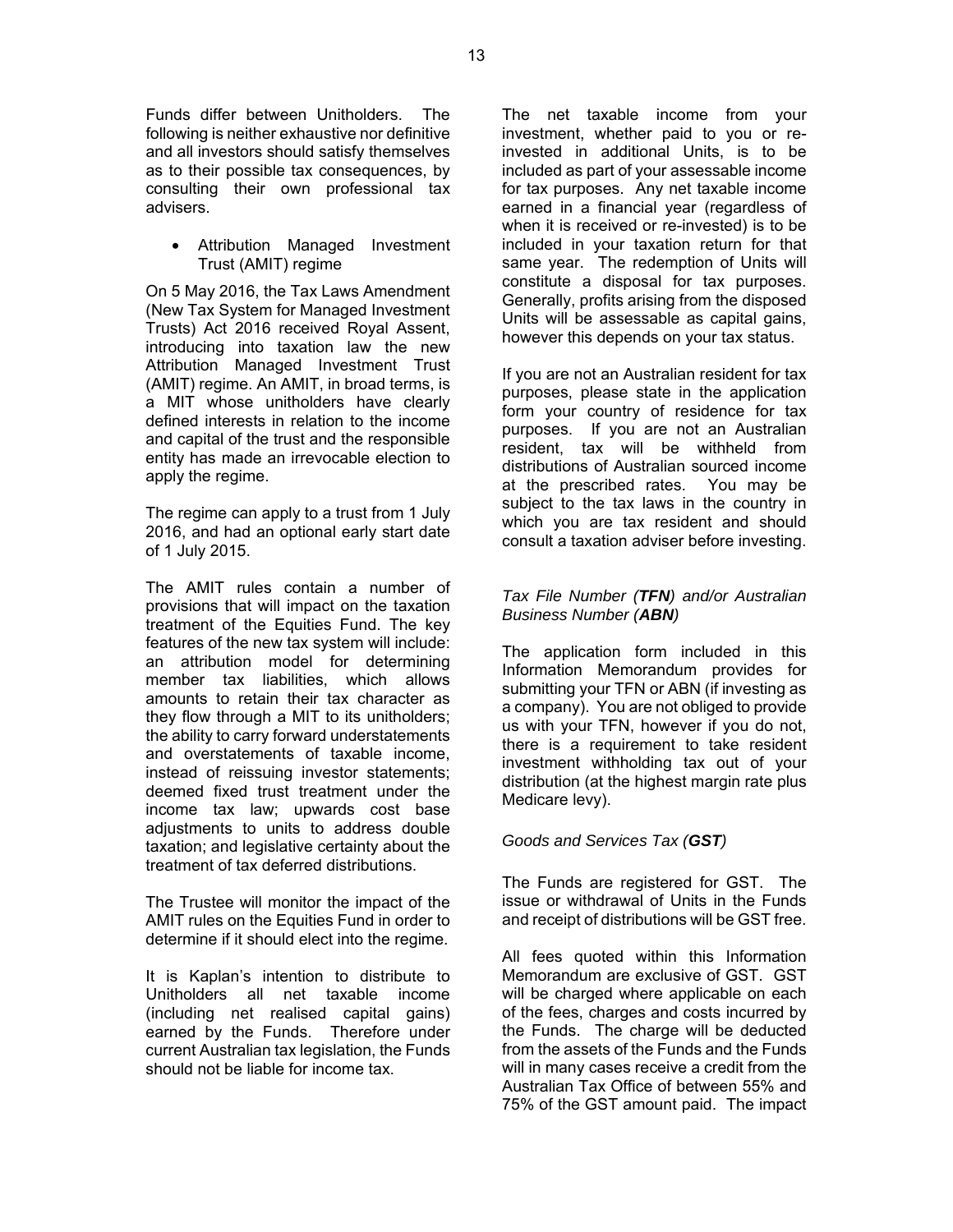of GST payments and credits will be reflected in the Unit price of the Funds.

#### **Custodian**

The Custodian of the Funds National Australia Bank will hold the assets (including documents of title or certificates evidencing title to investments of the Funds).

#### **Administrator**

The Administrator of the Funds is National Australia Bank. The Administrator is responsible for assisting Kaplan value the Units, preparing the financial statements and providing other administrative services to the Funds in accordance with the terms and conditions of the Administrative Agreement entered into between Kaplan and the Funds Administrator.

#### Registry

OneVue and Kaplan will be responsible for the Unit registry of the Funds. The Unit Registry maintains the Funds' register of Unitholders and arranges the issue and redemption of Units and process application monies and redemption payments.

#### Soft Dollar Commissions

Soft dollar dealing is the allocation of brokerage to a securities firm to pay for the supply of products and services produced independently of that firm.

Kaplan may from time to time enter into soft dollar commission arrangements with brokers within the guidelines set out by the Investment and Financial Services **Association** 

Kaplan will only enter into soft dollar arrangements when it is in the best interest of the Unitholder by means of providing demonstrable assistance to the investment process at no additional cost to the Funds.

Examples of these services include performance measurement tools, technical analysis software, third party research and Fundamental data-bases.

#### Kaplan Master Trust Deed

The Kaplan Master Trust Deed governs your rights and obligations as a Unitholder. Unitholders are bound by provisions of the Kaplan Master Trust Deed and by this Information Memorandum. The Kaplan Master Trust Deed and the Corporations Act regulate the operations of the Funds and set out rights and liabilities of Unitholders and responsibilities and duties of Kaplan.

The Kaplan Master Trust Deed allows the Trustee and Kaplan to amend the Kaplan Master Trust Deed. A copy of the Kaplan Master Trust Deed will be made available to you on request.

#### **Complaints**

If you have any queries or complaints following an investment in the Funds, please contact Kaplan Funds Management by phone on (02) 8917 0300.

We will acknowledge your query or complaint in writing within 14 days (if it was not resolved during an initial telephone contact). We will then give proper consideration to the complaint and advise you of the outcome within 45 days after receipt of the complaint.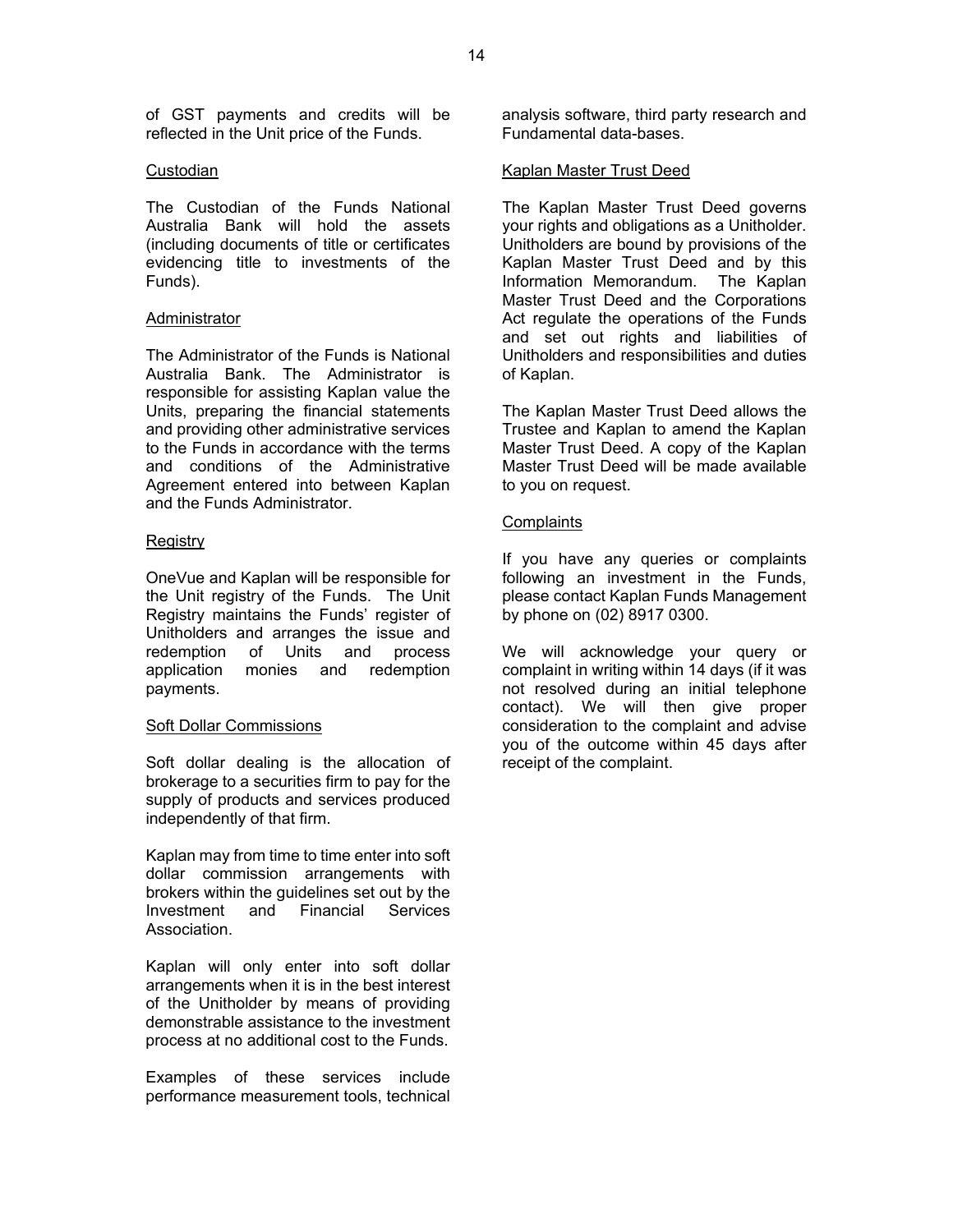### **Legal Definitions and Notices**

#### Wholesale Investor Criteria

The Funds are wholesale funds. Any offer of Units contained in this Information Memorandum is an offer of Units to a wholesale client only (as defined in section 761G of the Corporations Act) or which does not otherwise require the provision of a product disclosure statement under Division 2 of Part 7.9 of the Corporations Act.

The definition of a "wholesale client" includes:

- Individuals who hold a certificate given by a qualified accountant not more than 6 months before making an investment certifying that the investor has net assets of at least \$2.5 million or gross income in excess of \$250,000 for each of the previous 2 financial years;
- A licensed securities dealer, a licensed investment adviser acting as principal, or a financial services licensee;
- A trustee of a superannuation fund, an approved deposit fund, a pooled superannuation trust, a public sector superannuation scheme (each within the meaning of the Superannuation Industry (Supervision) Act 1993) where the funds, trust or scheme has net assets of at least \$10 million;
- A listed entity or a related body corporate of a listed entity;
- A person (including a company) who controls at least \$10 million for the purpose of investment in securities; and
- Certain insurance providers.

Further, an offer of Units does not require disclosure if:

• the Units are provided for use in connection with a business that is not a small business that is, a business employing less than 20 people or less than 100 people, if the business is or includes the manufacture of goods; or

• is a small scale offering, being a personal offer that is made only to one person at a time, and to people who have had previous contact with Kaplan. Under a small scale offering, over a 12 month period Units may only be issued to less than 20 investors and the amount raised by issuing the Units must not exceed \$2 million.

Investors who do not satisfy any of the above criteria should contact Kaplan as alternative exemptions may apply.

#### Status of Information Memorandum

This Information Memorandum has been prepared by Kaplan to provide background information for investors considering applying for Units in the Funds.

The information contained in this Information Memorandum or subsequently provided to the recipient whether orally or in writing by, or on behalf of Kaplan, or any of their respective related bodies corporate or any of their respective directors, officers, employees, agents, representatives and advisers (Parties) is provided to the recipient on the terms and conditions set out in this notice.

The information obtained in this Information Memorandum has been furnished by Kaplan and other sources considered reliable but no assurance can be given by these Parties as to the accuracy or completeness of this information.

To the full extent permitted by law:

- no representation or warranty (express or implied) is given; and
- no responsibility or liability (including in negligence) is accepted,

by the Parties as to the truth, accuracy or completeness of any statement, opinion, forecast, information or other matter (whether express or implied) contained in this Information Memorandum or its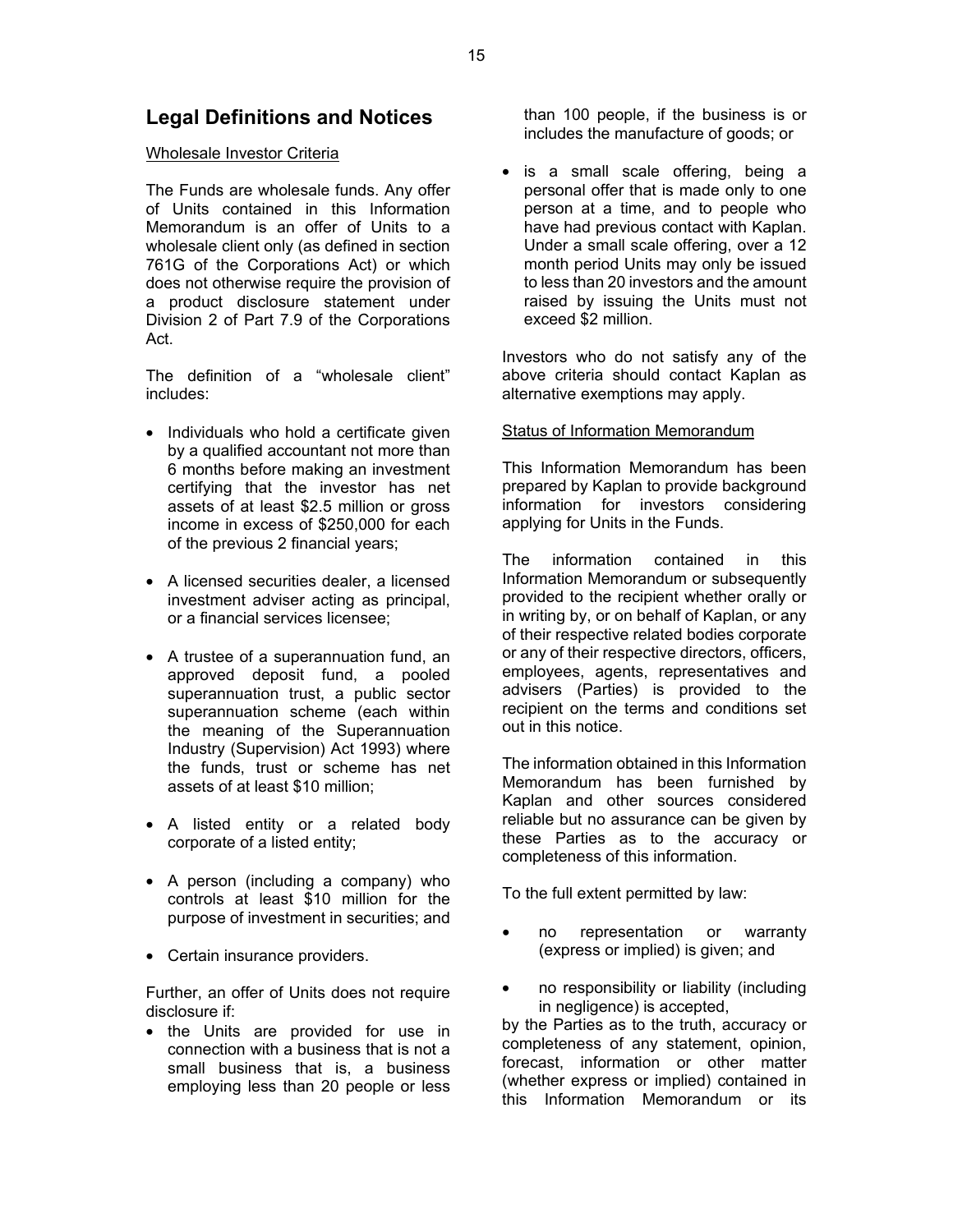appendices or as to any other matter concerning them.

To the full extent permitted by law, no responsibility or liability (including in negligence) is accepted by the Parties:

- for or in connection with any act or omission, directly or indirectly in reliance upon; and
- for any cost, expense, loss or other liability, directly or indirectly, arising from, or in connection with, any omission from or defects in, or any failure to correct any information,

in this Information Memorandum or any other communication (oral or written) about or concerning them, or the issue of Units.

This Information Memorandum is dated 22 May 2019. It has not been nor will be lodged with ASIC.It does not constitute a product disclosure statement, prospectus or other disclosure document within the meaning of the Corporations Act.

Units in the Funds constitute managed investment schemes that are not required to be registered by the Corporations Act. Accordingly, this Information Memorandum is not required to, and does not include, all of the information that would be required to be included in a product disclosure statement. Nor is an applicant provided with the protections afforded to an investor in a managed investment scheme that has been registered under the Corporations Act.

The repayment of your investment and the performance of the Funds are not guaranteed by any person or organisation, including Kaplan.

#### No Recommendation or Personal Advice

The provision of this Information Memorandum is not and should not be considered as a recommendation in relation to an investment in the Funds or that an investment in any of the Funds is a suitable investment for the recipient.

By making available a copy of this Information Memorandum no Party is providing any general advice or personal advice regarding the Funds, any potential investment in any of the Funds or any potential investments of the Funds within the meaning of section 766B(1) of the Corporations Act

#### No Financial Services Guide

Kaplan is not presently required to comply with Part 7.7 of the Corporations Act which would otherwise require it to provide a financial services guide in respect of financial services that it offers before delivering a copy of this Information Memorandum to a potential investor as this Offer is made only to wholesale investors.

#### Investor Enquiries

This Information Memorandum does not purport to provide all of the information the recipient may require in order to evaluate an investment in the Funds. Recipients should make their own enquiries and evaluations they consider appropriate to verify the information contained in the Information Memorandum and to determine the suitability of an investment in the Funds (including regarding their investment objectives, financial situation, and particular needs) and should seek all necessary financial, legal, tax and investment advice.

#### Overseas Unitholders

This Information Memorandum does not constitute an offer of Units for issue or sale or an invitation to apply for the issue of Units or to purchase Units in any jurisdiction in which, or to any person to whom, it would be unlawful to make such an offer or invitation.

This Information Memorandum does not constitute an offer in any place in which, or through any person to whom, it would not be lawful to make such an offer.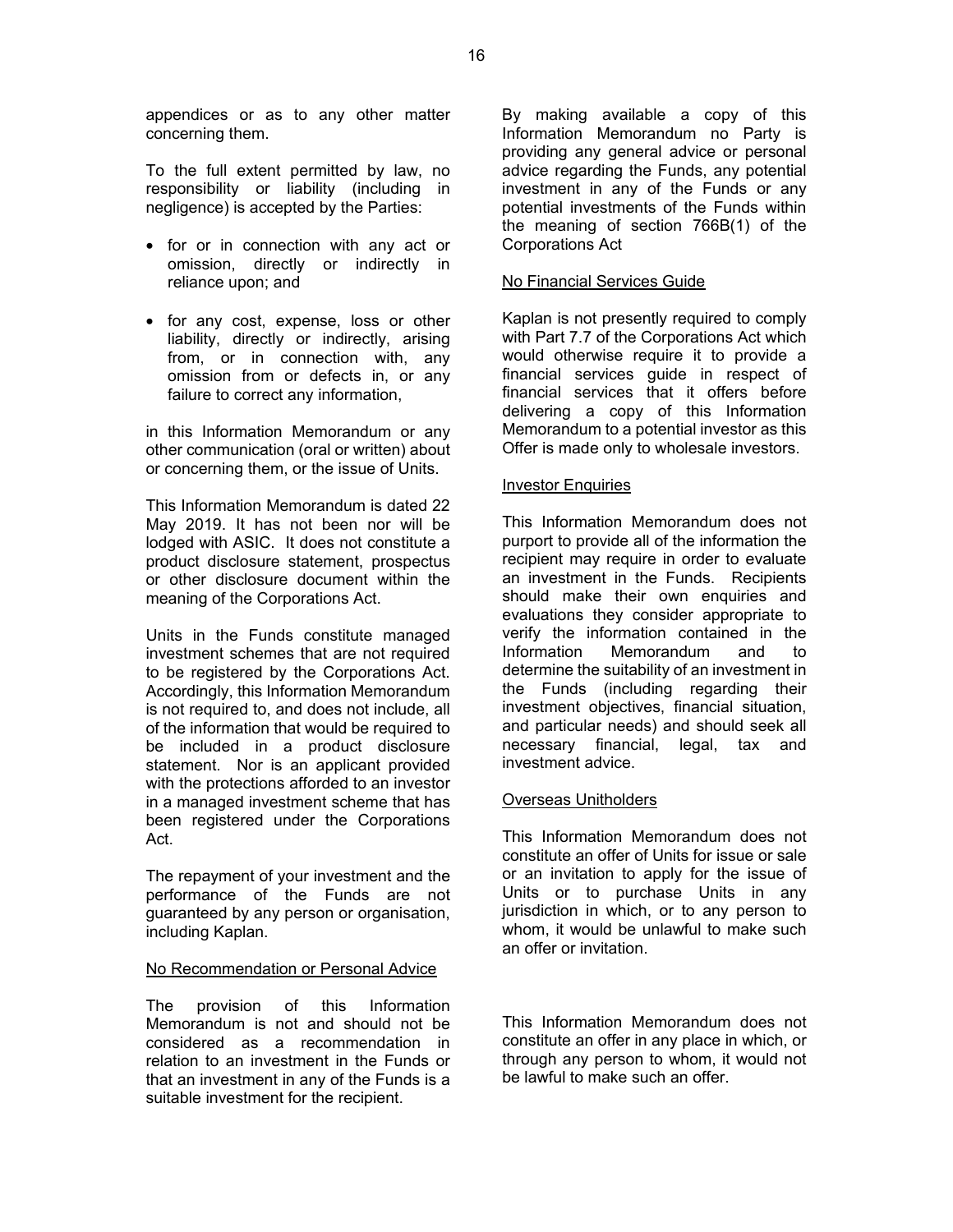The Issue is not being extended and does not qualify for distribution or sale, and the Units will not be issued to a Unitholder with a registered address outside Australia, other than Unitholders with a registered address in a jurisdiction which it is lawful to make the offers of Units in accordance with this Information Memorandum. Overseas<br>Unitholders should consult their Unitholders should consult their professional advisers as to whether any governmental or other consents are required or other formalities need to be observed to enable them to subscribe for Units pursuant to this Information Memorandum.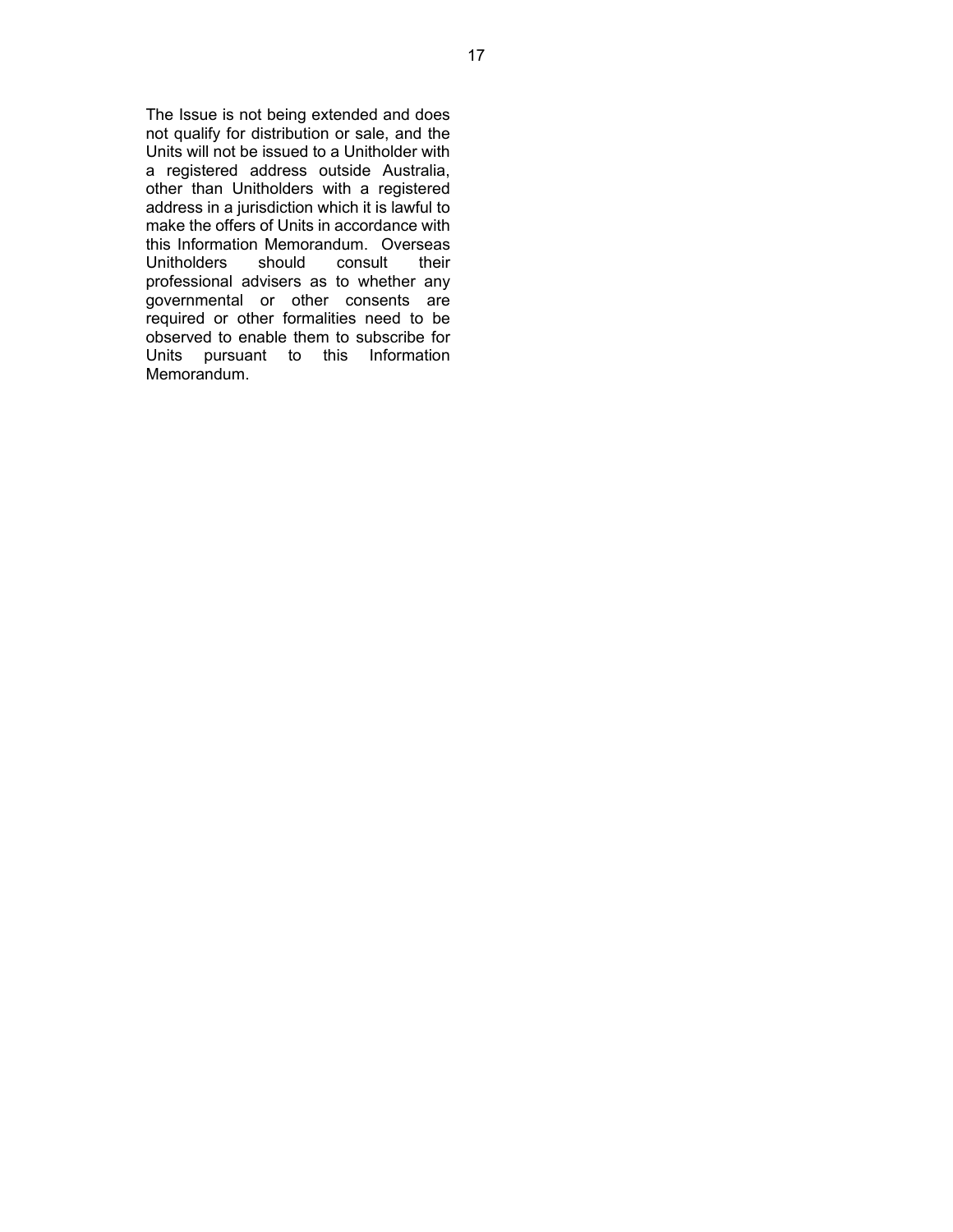# **5 Applications**

Investments in Units must be by direct funds transfer or cheque made payable to:

"The Trust Company Limited ATF KFM – **[Equities or Income or Charitable Equities]** Fund"

and together with a completed application form, which is attached to this Information Memorandum, the Tax Information Form and Identification Form sent to:

Kaplan Funds Management Pty Limited Suite 607 180 Ocean Street Edgecliff NSW 2027

The Tax Information Form and Identification Forms are available under 'Forms' on our website

www.kaplanfunds.com.au/forms or contact us on 02 8917 0300 to obtain a copy of these forms.

#### Minimum Investment

The minimum initial investment is \$500,000 or \$50,000 provided an accountant's certificate is provided with the application.

Kaplan reserves the right to waive the minimum investment amount for investors who fall within the definition of "wholesale clients" (as defined in section 761G of the Corporations Act 2001).

The Subscription Price will be calculated based on the first Valuation Date after the date of application.

Any offer of Units contained in this Information Memorandum is an offer of Units to a wholesale client only (as defined in section 761G of the Corporations Act) or which does not otherwise require the provision of a product disclosure statement under Division 2 of Part 7.9 of the Corporations Act. For further information refer Section 4: Investor Information, Legal Definitions and Notices for Wholesale Investor requirements.

By lodging an application form in respect of the offer of Units in the Funds contained in this Information Memorandum, you declare and warrant to Kaplan that you are a wholesale client or otherwise a person who does not require the giving of a Product Disclosure Statement under Division 2 of Part 7.9 of the Corporations Act.

Units are not certificated. The Registry will keep a register of Unitholdings and will issue statement of holdings to Unitholders within 12 Business Days of the issuing of Units.

#### Subsequent Subscriptions

The minimum subsequent investment is \$25,000 except re-investments of income distributions which can be for any amount

The Subscription Price will be calculated based on the first Valuation Date after the date of application.

#### Applications For Units

Applicants for Units, and Unitholders wishing to apply for additional Units, must send their completed application form together with application monies to Kaplan.

Kaplan reserves the right to reject any application in whole or in part at its absolute discretion, in which event the amount paid on application or the balance thereof (as the case may be) will be returned (without interest) as soon as practicable.

Kaplan will issue a letter to successful applicants confirming acceptance of their application. A confirmation note will be issued following calculation of the Subscription Price per Unit. Once completed applications have been received by Kaplan, they are irrevocable.

Applications for Units will not be dealt with and Units will not be issued until receipt of notification that an applicant's funds have been cleared in the full amount of the subscription.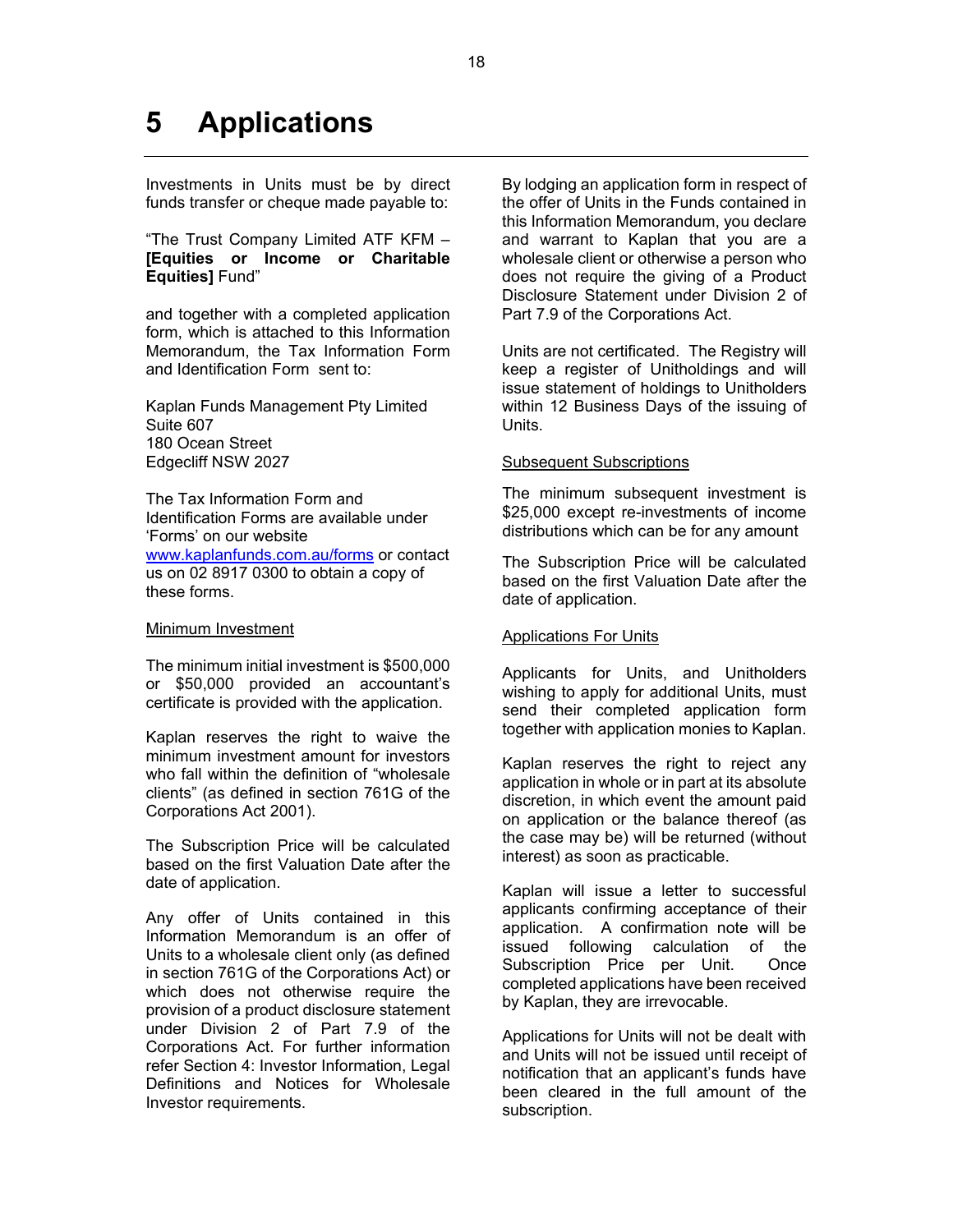The Directors reserve the right from time to time to resolve to close the Funds to new subscriptions, either for a specified period or until they otherwise determine.

During any such period Units will not be available for subscription.

#### No Cooling Off Period

There is no cooling off period provided by Kaplan. An application lodged with Kaplan is irrevocable except as required by law.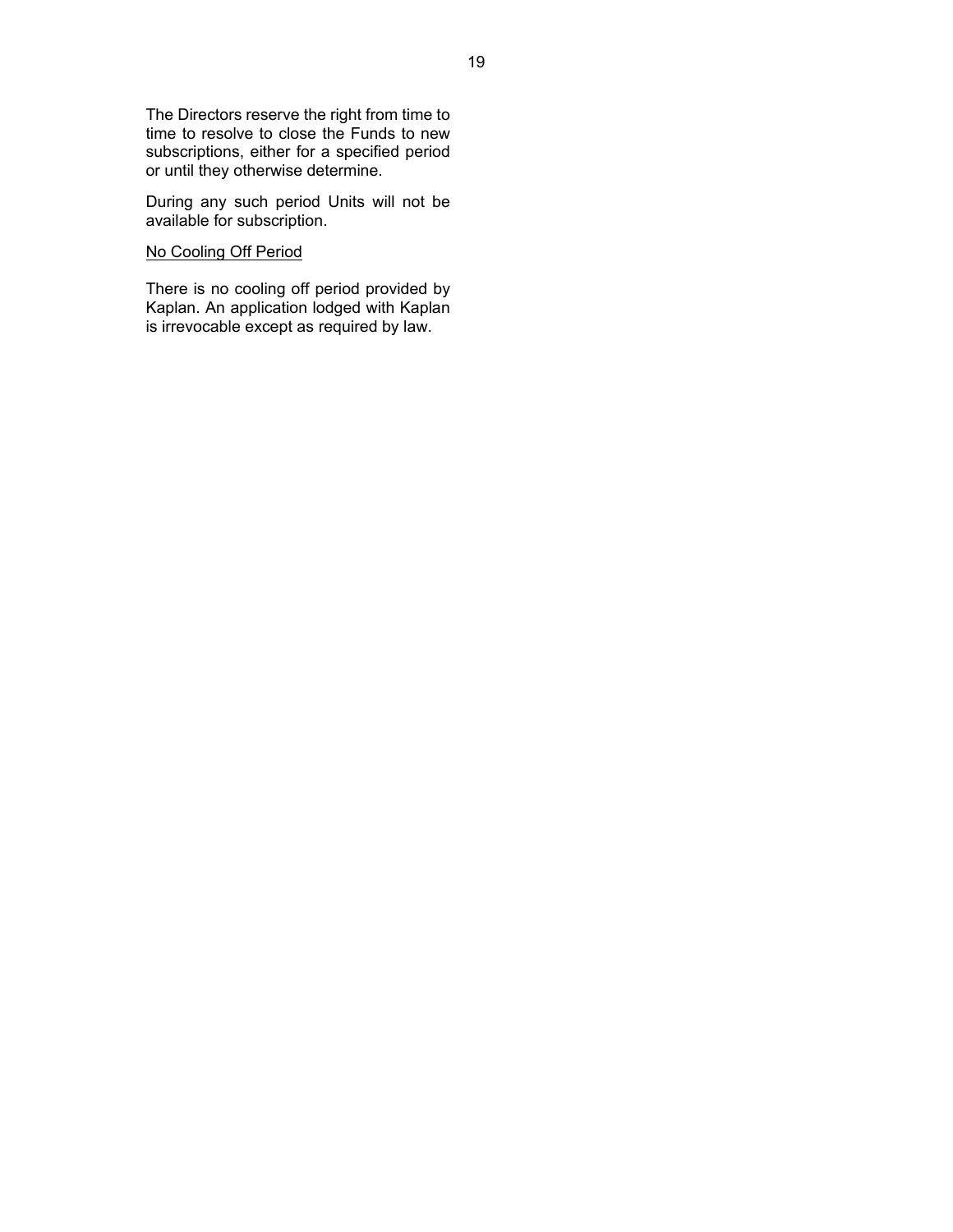# **6 Definitions**

In this Information Memorandum:

**AFSL** means Australian Financial Services Licence

**ASIC** means the Australian Securities and Investments Commission.

**Business Day** means the day, other than a Saturday or Sunday, on which banks are open for general banking business in Sydney.

**Kaplan** means Kaplan Funds Management Pty Limited (ABN 98 079 218 643; AFSL: 240815).

**Kaplan Partners** means the holding company of Kaplan.

**Funds** means the Kaplan Equities Fund, the Kaplan Income Fund and the Kaplan Charitable Equities Fund.

**Information Memorandum** means this Information Memorandum as modified or varied by any supplementary information memorandum issued by Kaplan from time to time.

**Offer** means the offer of Units under this Information Memorandum.

**Redemption Price** has the meaning given to it in the Constitution.

**Subscription Price** means the price per Unit based on the first Valuation Day after the date of application.

**Terms** means the terms and conditions of the Offer.

**Unit** means a fully paid ordinary unit in the Funds.

**Unitholder** means a holder of Units.

**Valuation Date** means the date on which Kaplan ascertains the value of the Funds. The value of Units in the Equities, Income and Charitable Equities Funds is calculated weekly based on Friday's business day close. Unit prices are usually available each Tuesday. If Friday is not a business day, the value is calculated on the previous day's close of business.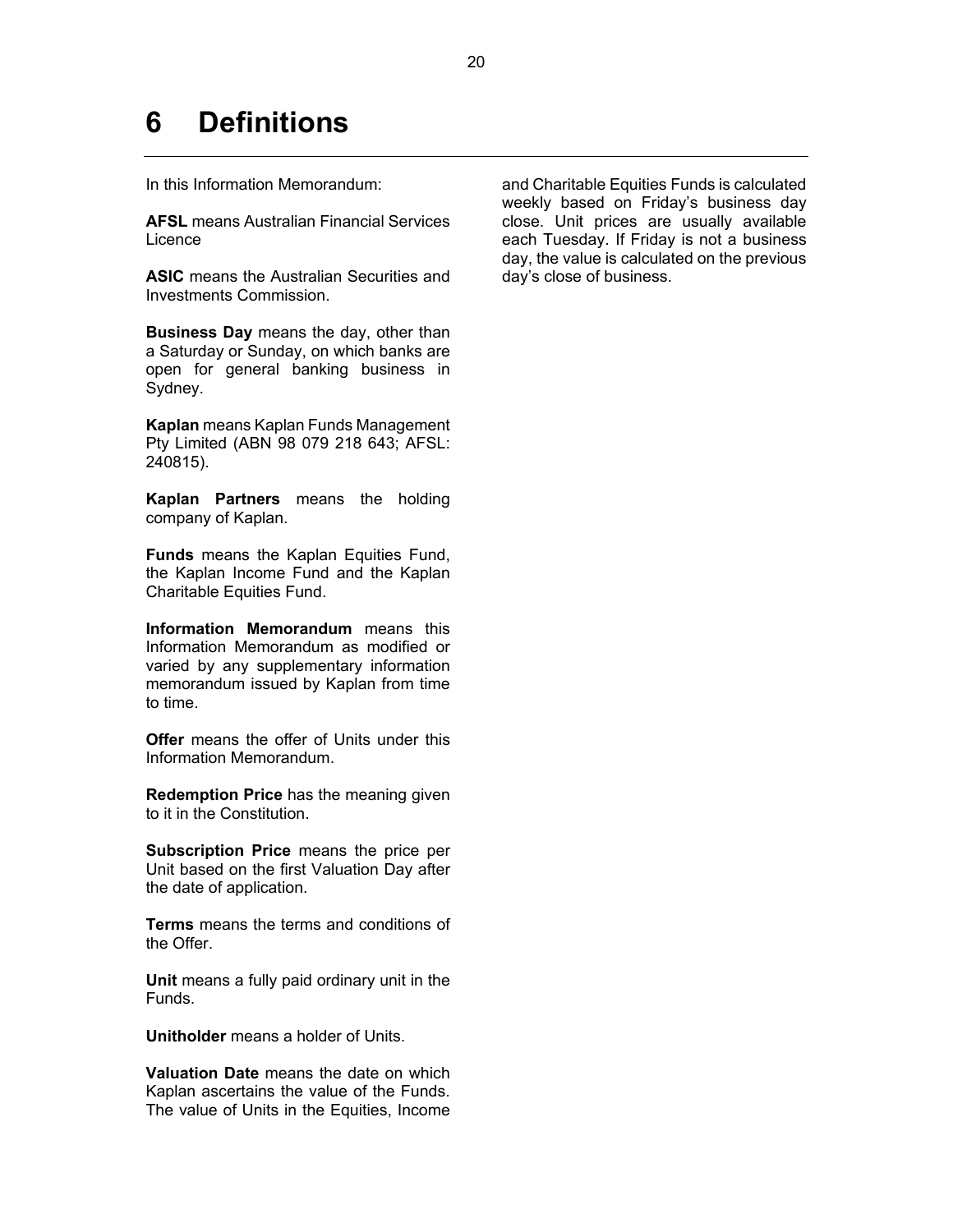# **7 Completing the Application Form**

Applications should be completed and mailed to Kaplan together with a cheque for the application monies or the funds can be sent by EFT/direct deposit.

Application monies are deposited into a dedicated application account.

#### **Section 1. Investor Details**

Please insert the name(s) and details of the applicant(s) into the spaces provided in the Application Form.

#### Correct Registration

Note that all applicants must sign the Application and Declaration Forms. Corporate and trust applications may sign under common seal or by authorised representatives. If signing under a power of attorney, please certify that the power of attorney has not been withdrawn.

For **individuals,** the application should be signed by the applicant personally.

For **joint applications**, the names of all the applicants must be included and signed by each applicant.

All correspondence regarding your investment in the Funds will be sent to Investor 1.

Applications from **trustees** must be signed by all the trustees, using personal names (not the name of the trust) and appropriate title to the trust.

For **partnerships**, please include all personal names, not the name of the partnership.

For **companies**, please use the full company name, not abbreviations.

For **superannuation funds**, please use the name of the trustee and funds name, not just the Funds name only.

#### Tax File Number

If you would like us not to deduct tax and Medicare levy at the maximum marginal tax rate from distributions, please provide us with your Tax File Number (**TFN**), Australian Business Number (**ABN**) or Exemption number.

An investor who is not an Australian resident or who otherwise seeks an exemption for tax purposes is not required to provide a TFN or ABN.

For further information about the use of Tax File Numbers, please contact the Australian Tax Office.

#### **Section 2. Contact Details**

Please insert the contact details of the applicant(s) into the spaces provided in the Application Form.

#### **Section 3. Investment Instructions**

Please indicate the amount you would like to invest in the Funds. Payment is by cheque or direct funds transfer. Cash cannot be accepted.

Please also indicate (by ticking the relevant box) if you would like your distributions to be reinvested back into the Funds, directed into a bank account or sent by cheque to an address of your choice.

#### **Section 4. Nominated Account Details**

Please insert the account details of the applicant(s) into the spaces provided in the Application Form.

Please note for joint applicants all correspondence and distributions will be forwarded to the address and bank account details of investor 1.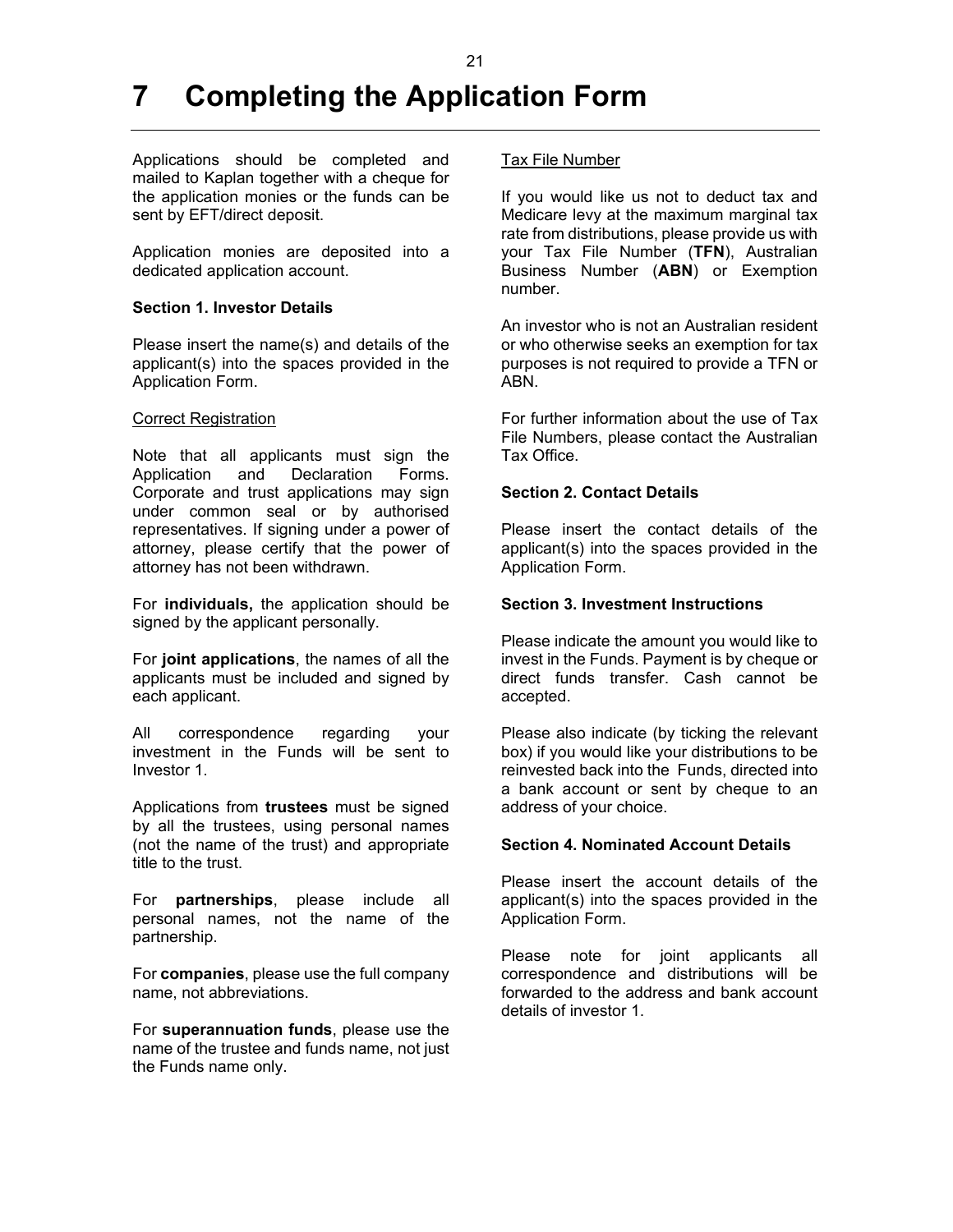#### **Section 5. Signing the Declaration**

Please read this Information Memorandum thoroughly and then sign the Application Form if you wish to apply for Units. Applications will not be accepted unless signed by the investor. The Tax Information Form and relevant Identification Form must accompany the Application Form in order to be processed. These forms are available under 'Forms' on our website www.kaplanfunds.com.au/forms or contact us on 02 8917 0300 to obtain a copy of these forms.

Your application will normally be processed within 12 Business Days and notification of your investment will be provided to you in the mail or by email if you have provided your email address.

By completing the Application Form and signing the Declaration, the investor(s) agree to the conditions laid out in the Declaration.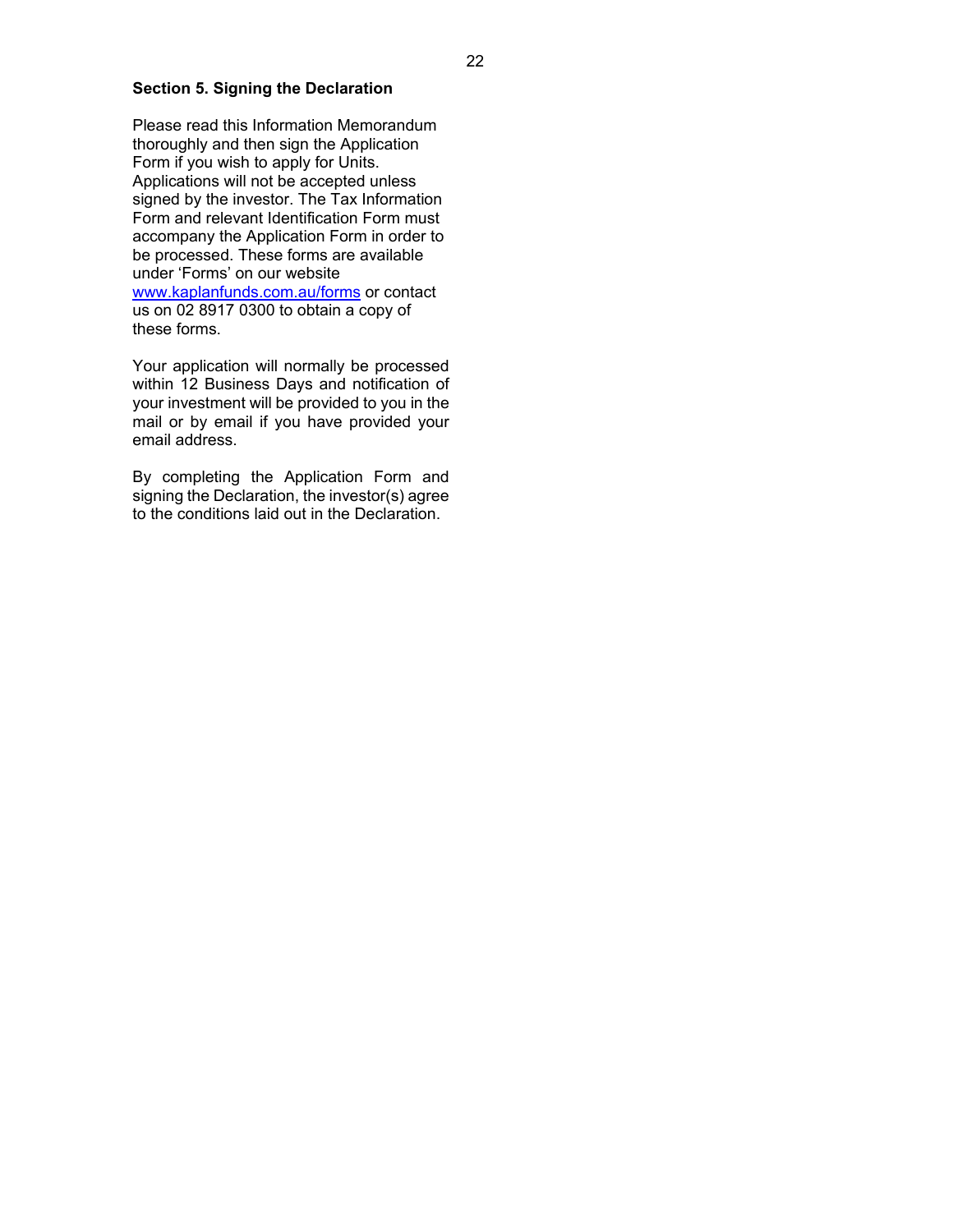### **Application for Units Kaplan Master Trust**

Please return the completed Application Form with your cheque (if paying by cheque) to **Kaplan Funds Management Pty Limited, Suite 607, 180 Ocean Street, Edgecliff NSW 2027.** The Tax Information Form and relevant application Identification Form must also accompany your application together with the Accountant's Certificate (page 26, if applicable). There are separate Identification Forms for investors who are Individuals, Companies and Trusts. Please complete the Identification Form relevant to you.

#### **Making Payment:**

#### **By EFT or direct deposit**

| Account Name: | Kaplan – [Equities/Income/Charitable Equities] Fund Application Account |
|---------------|-------------------------------------------------------------------------|
| Bank:         | National Australia Bank Limited                                         |
| BSB:          | 083 001                                                                 |
| Account No.:  | 182461587 (Equities Fund)                                               |
|               | 182151319 (Income Fund)                                                 |
|               | 182528374 (Charitable Equities Fund)                                    |
| Reference:    | Investor name                                                           |

#### **By Cheque:**

Cheques should be made payable to:

"The Trust Company Limited ATF KFM – **[Equities/Income/Charitable Equities]** Fund"

#### **1. Investor Details**

| Individual Investor 1 (please tick one)<br><b>Mrs</b><br><b>Miss</b><br>Ms<br>Mr<br>Other             |
|-------------------------------------------------------------------------------------------------------|
| Given Name(s)                                                                                         |
| Surname                                                                                               |
| Date of Birth (day/month/year)<br>Tax File Number or Exemption Number                                 |
| Investor 2 - for Joint Investment (please tick one)<br><b>Miss</b><br>Mr<br><b>Mrs</b><br>Ms<br>Other |
| Given Name(s)                                                                                         |
| Surname                                                                                               |
| Date of Birth (day/month/year)<br>Tax File Number or Exemption Number                                 |
| <b>Super Funds</b><br><b>Trust</b><br>Company<br>Company / Trustee                                    |
|                                                                                                       |
| <b>Account Name</b>                                                                                   |
| <b>Contact Person</b>                                                                                 |
| Tax File Number or Exemption Number<br>Australian Business Number                                     |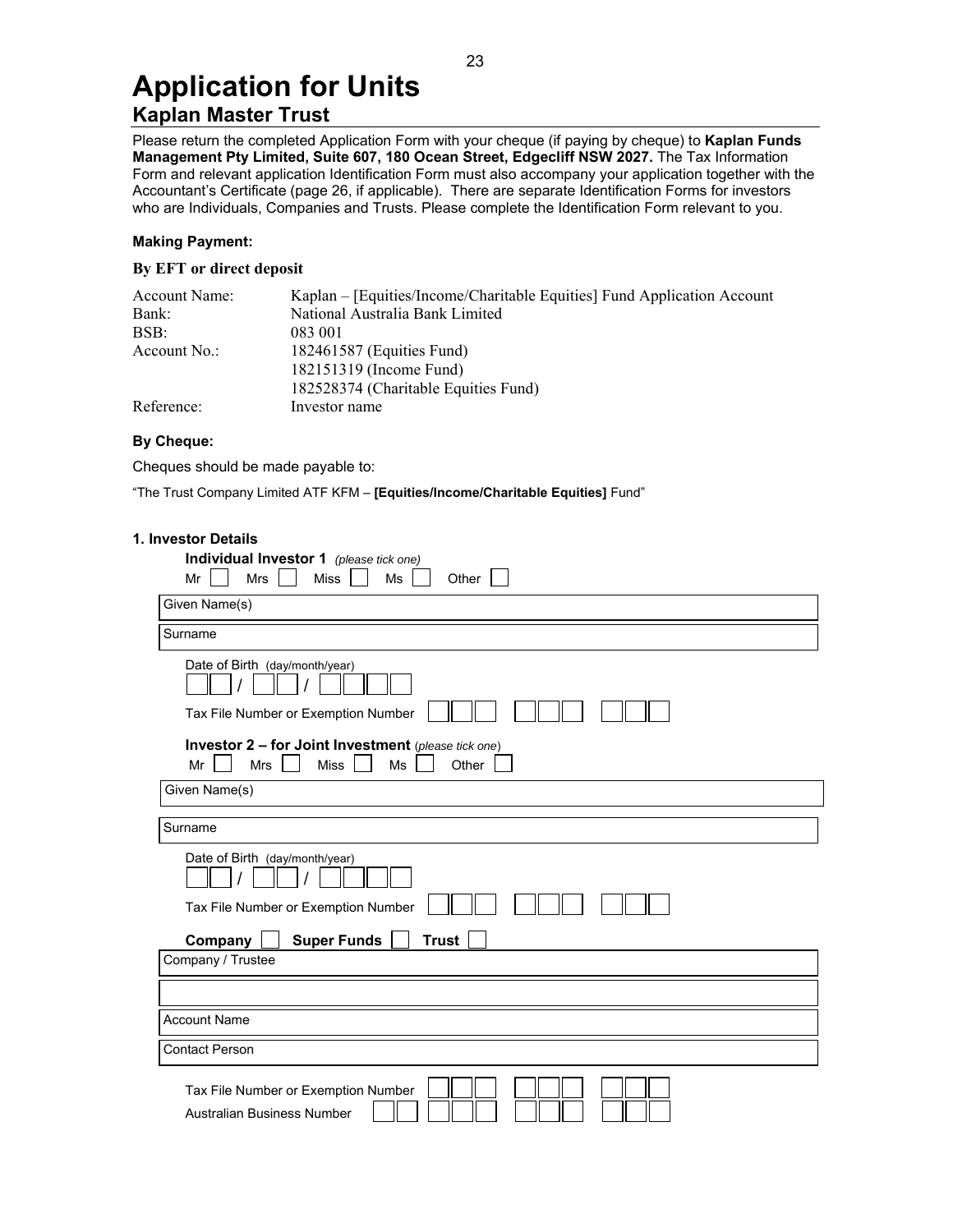#### **2. Contact Details**

|               | Residential Address (Individuals) or Registered Address (Companies/Trusts) |     |          |
|---------------|----------------------------------------------------------------------------|-----|----------|
|               |                                                                            |     | Postcode |
| Telephone (W) | H)                                                                         | (M) |          |
| Facsimile     | Email                                                                      |     |          |

#### **3. Investment Instructions**

| Name of Fund                              | Amount to be invested (minimum<br>\$500,000 per Fund or \$50,000 per Fund if<br>an Accountant's Certificate is provided) | <b>Distribution</b><br><b>Reinvestment</b> |     |
|-------------------------------------------|--------------------------------------------------------------------------------------------------------------------------|--------------------------------------------|-----|
|                                           |                                                                                                                          | No                                         | Yes |
| Kaplan Equities Fund                      | \$                                                                                                                       |                                            |     |
| Kaplan Income Fund                        | \$                                                                                                                       |                                            |     |
| Kaplan Charitable<br><b>Equities Fund</b> | \$                                                                                                                       |                                            |     |

If you have ticked "No", please tick one of the following:

 $\square$  Please direct deposit my distribution to my bank account details of which are in section 4 of this application form.

#### **4. Nominated Account Details**

The following account will be credited for payment of all income distributions and redemptions (if applicable).

| <b>Account Name</b>                     |                       |
|-----------------------------------------|-----------------------|
| Institution                             | <b>Branch</b>         |
| <b>BSB Number</b>                       | <b>Account Number</b> |
| Account Type (eg. cheque, savings etc.) |                       |

#### **5. Declaration**

- I/we confirm that we have read and understood the Information Memorandum dated **22 May 2019** to which this application applies and agree to be bound by the provisions within the Kaplan Master Trust Deed governing the Funds
- I/we declare that all details furnished by us for this application are true and correct
- I/we have read the information on privacy contained within this Information Memorandum and consent to my personal details being used and disclosed as set out in the Information Memorandum
- I/we acknowledge and agree that neither Kaplan, The Trust Company Limited, National Australia Bank, and PricewaterhouseCoopers nor any other organisation and their respective officers guarantees the repayment of capital or specific performance of the Funds
- I/we are a wholesale client within the meaning of section 761G(7) of the Corporations Act 2001
- I/we have the legal power to invest in accordance of this application
- If this application is signed under Power of Attorney, the Attorney declares that he/she has not received notice of revocation of that power

#### **Signed by Individual**

| Signature (investor 1.)  | Date |
|--------------------------|------|
| Name (investor 1.)       |      |
| <b>Joint Application</b> |      |
| Signature (investor 2.)  | Date |
| Name (investor 2.)       |      |
|                          |      |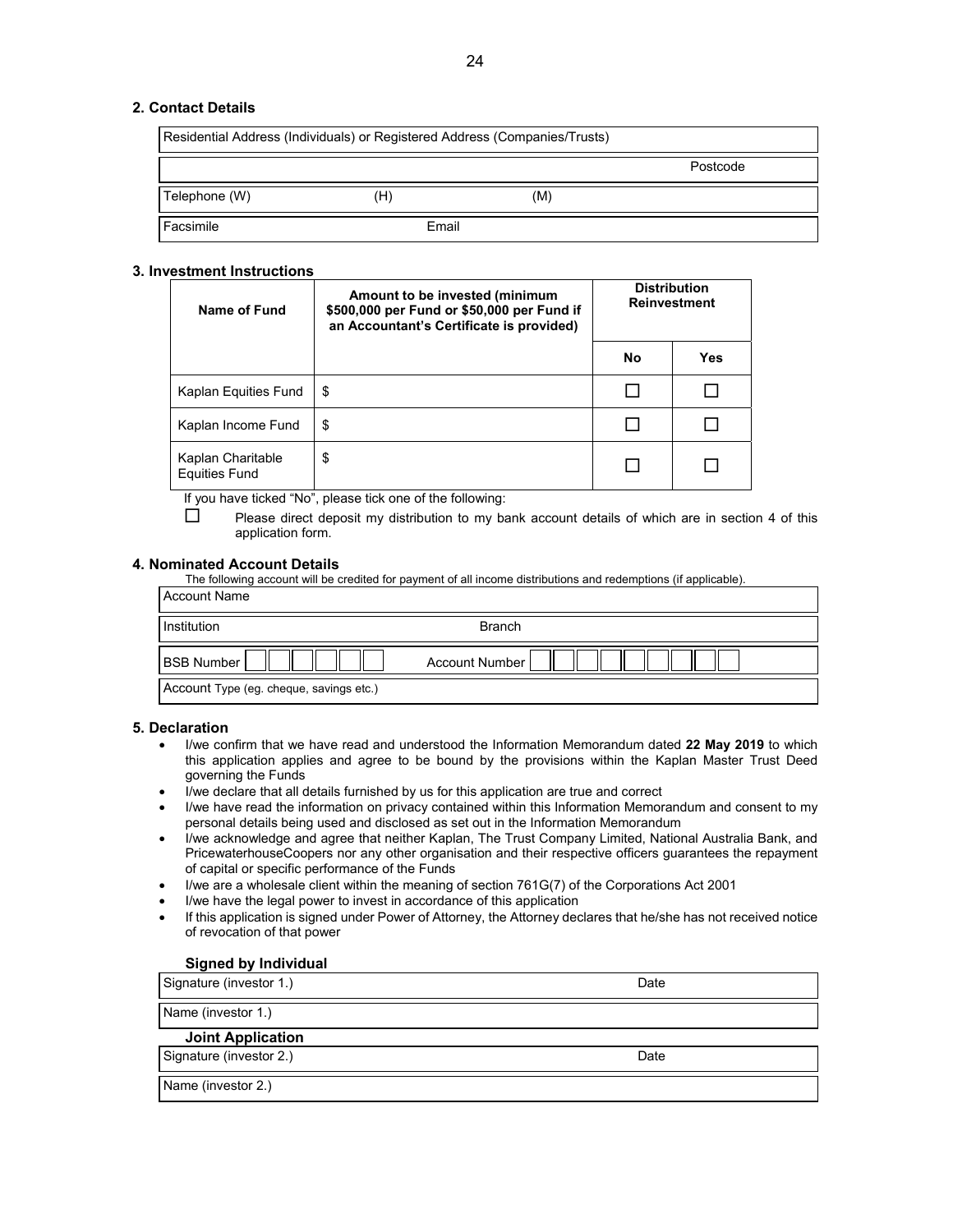#### **Signed by Company / Super Funds / Trust** *(for and on behalf of)*

| Entity Name                       |      |
|-----------------------------------|------|
| Authorised Representative         | Date |
| <b>Australian Business Number</b> |      |

Please ensure you have completed and signed the following three documents:

- **1. Application Form, and**
- **2. Tax Information Form, and**
- **3. relevant Identification Form.**

The Tax Information Form and relevant Identification Form must accompany the Application Form in order to be processed. These forms are available under 'Forms' on our website www.kaplanfunds.com.au/forms or contact us on 02 8917 0300 to obtain a copy of these forms.